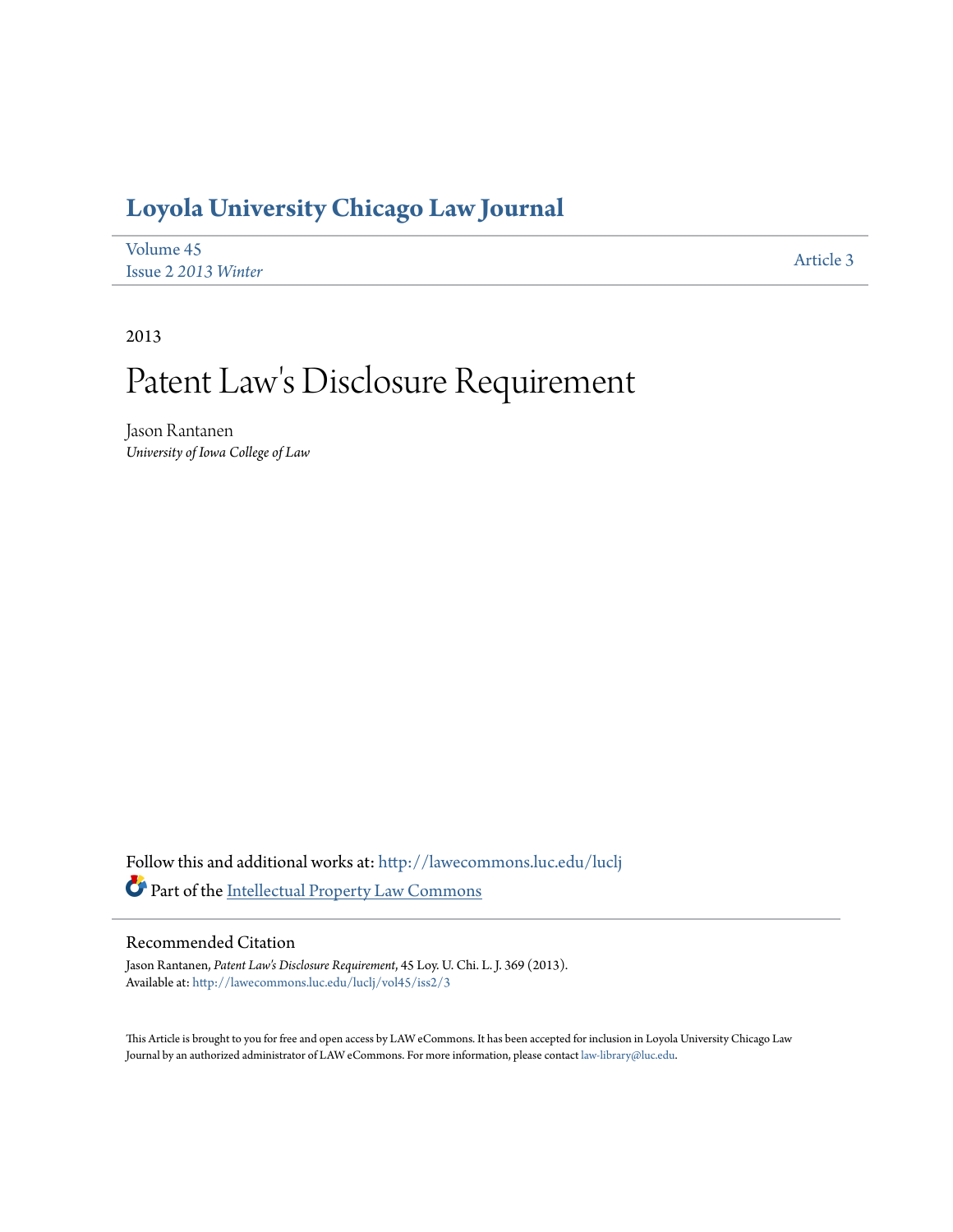## Patent Law's Disclosure Requirement

## *Jason Rantanen*\*

*The requirement that recipients of patents disclose information about their inventions is a fundamental attribute of patent systems. Yet, despite being a core element of patent law, the disclosure requirement is rarely thought of in those terms; rather, it is conventionally approached by first dissecting it in two ways: in terms of its doctrinal mechanisms (primarily enablement and written description) and in terms of its theoretical basis. While this dissection can be useful in understanding issues within the disclosure requirement, the resulting compartmentalization also imposes limits on this approach.* 

*This Essay approaches patent law's disclosure requirement from a more holistic perspective, treating it as a foundational component of patent law that can be studied and analyzed as a collective whole. In doing so, this Essay brings together different perspectives on the disclosure requirement, explaining how its seemingly independent purposes are actually closely intertwined and exploring the consequences for the patent law that flow from that relationship.* 

#### TABLE OF CONTENTS

| I. DEFINING PATENT LAW'S DISCLOSURE REQUIREMENT  371     |  |
|----------------------------------------------------------|--|
| II. THE BIFURCATED APPROACH TO THE DISCLOSURE            |  |
|                                                          |  |
| III. HOW THE TEACHING AND SCOPE LIMITING PURPOSES OF THE |  |
| DISCLOSURE REQUIREMENT ARE INTERTWINED 378               |  |
| IV. CONSEQUENCES FOR IMPROVING THE DISCLOSURE            |  |
|                                                          |  |
|                                                          |  |
|                                                          |  |

<sup>\*</sup> Associate Professor of Law, The University of Iowa College of Law. Thanks to the organizers of and participants in the Loyola University Chicago Law Journal conference on *Patents, Innovation, and Freedom to Use Ideas*, as well as comments on an earlier draft from Timothy Holbrook, Jeffrey Lefstin, and Sean Tu.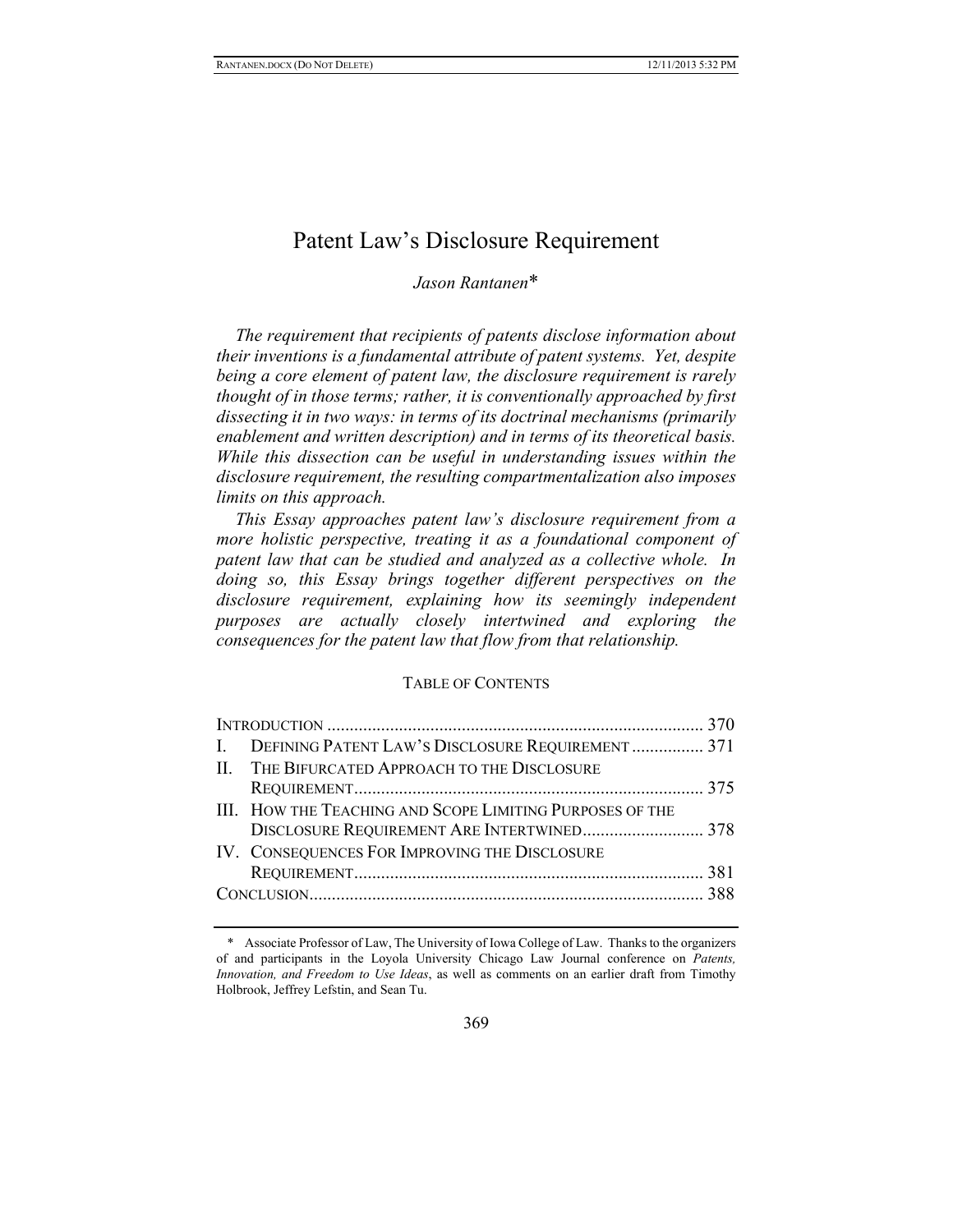#### <span id="page-2-1"></span><span id="page-2-0"></span>**INTRODUCTION**

The requirement that recipients of patents disclose information about their inventions is a fundamental attribute of patent systems. Whether it be through doctrinal mechanisms such as enablement or written description, or through other articulations, providing information about the invention in the patent document itself is a foundational component of a patent system, <sup>1</sup> a basic axis of patentability.2 Two explanations for the requirement are typically offered: (1) it allows others to learn from the technological advance developed by the inventor; and (2) it limits the potential scope of what the applicant can claim.<sup>3</sup>

Scholarship on patent law's disclosure requirement has largely treated these purposes as independent, focusing either on the disclosure requirement's role in providing the public with information about cuttingedge technological advancements *or* on the way in which the requirement operates to limit claim scope.<sup>4</sup> These approaches tend to treat the two

<sup>1.</sup> Courts, scholars, and practitioners often speak of the "quid pro quo" of patent law: the idea that in return for providing a technological advance to the public, the inventor receives an exclusive right to make, use, and sell that advance for a limited period of time. We can further break down the inventor's contribution into two components: the invention itself, which may provide a benefit to the public, and the information about that invention. *See* Timothy Holbrook, *Possession in Patent Law*, 59 SMU L. REV. 123, 131 (2006). It is ensuring the latter that patent law's disclosure requirement is directed at.

<sup>2.</sup> To be clear: when I speak of patent law's disclosure requirement, I am speaking about a fundamental axis of patentability; a meta-principle of patent systems rather than a formal doctrinal incantation of that principle. I approach the concept of disclosure from this perspective for several reasons. First, I think there is benefit to considering patent law's disclosure requirement at a relatively high level, rather than in doctrinal terms, because it allows us to more clearly see what the ultimate purpose of the rule is. Second, both courts and commentators often treat the requirement of disclosure at this more abstract level when examining its purpose. *See, e.g.*, Bonito Boats v. Thunder Craft Boats, Inc., 489 U.S. 141, 151 (1989) (discussing the role of disclosure in the patent system); Jeanne Fromer, *Patent Disclosure*, 94 IOWA L. REV. 539, 542, 544–53 (2009) (noting the centrality of the disclosure requirement in the patent system). Third, the primary doctrinal mechanisms embodying the disclosure requirement—enablement and written description—are highly entangled, and scholars, courts, and practitioners have spent years attempting to tease them apart with limited success. *See, e.g.*, Mark D. Janis & Timothy R. Holbrook, *Patent Law's Audience*, 97 MINN. L. REV. 72, 115 (2012). That is not to say, however, that there is no value in formal doctrinal articulations of the disclosure requirement; to the contrary, as discussed later, these doctrinal articulations are extremely important in affording parties and courts the ability to more clearly express the disputed issue.

<sup>3.</sup> Enablement, for example, "serves the dual function of ensuring adequate disclosure of the claimed invention and of preventing claims broader than the disclosed invention." MagSil Corp. v. Hitachi Global Storage Techs., Inc., 687 F.3d 1377, 1380–81 (Fed. Cir. 2012).

<sup>4.</sup> *See infra* Part II (exploring recent scholarship's bifurcated approach to the disclosure requirement).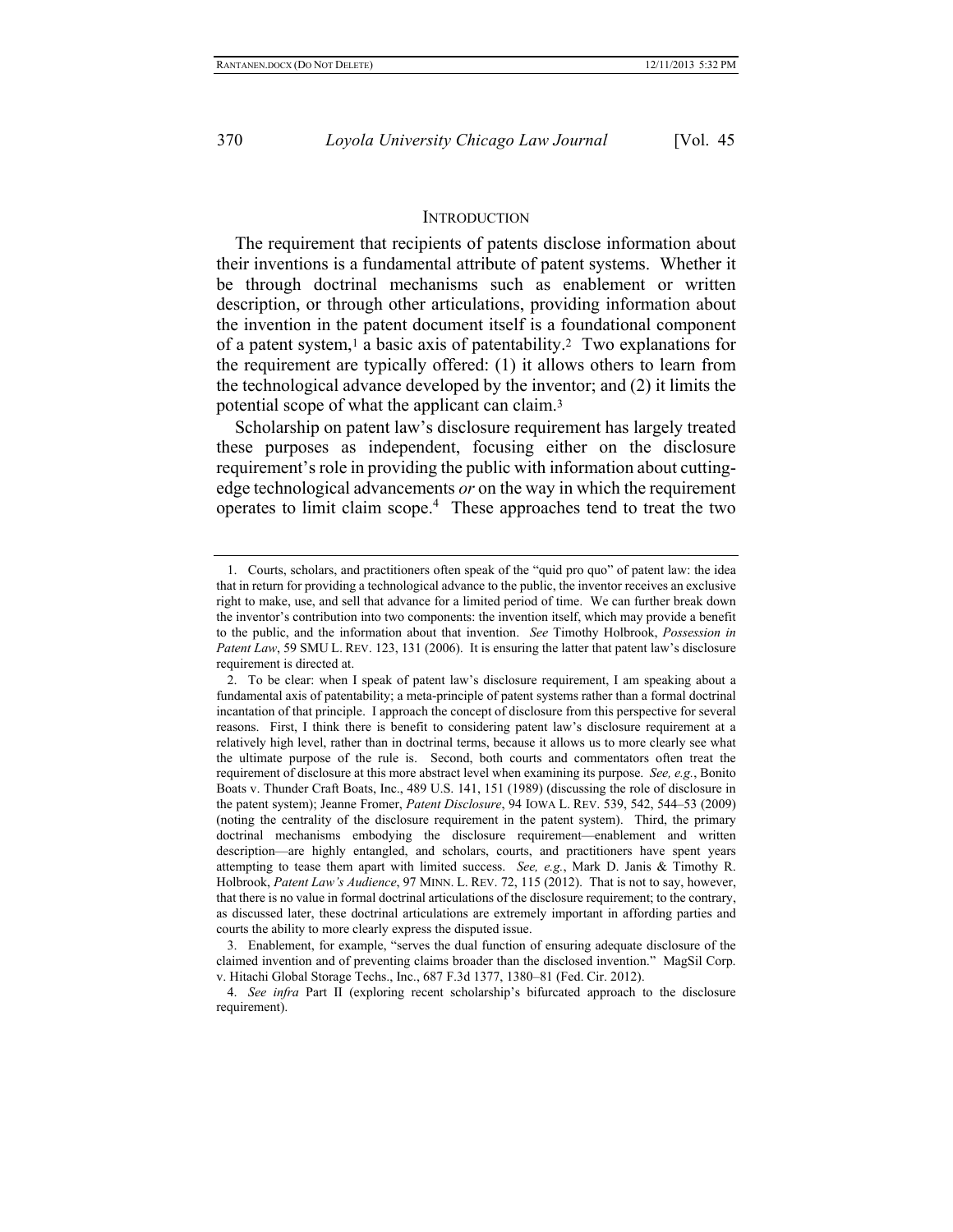purposes as if they have little to do with one another—the word "dichotomous" has even been used to describe them.<sup>5</sup>

Despite this tendency, the two purposes of the disclosure requirement are not as independent as commonly portrayed. To the contrary, they are closely interrelated. Recognizing the interrelated nature of the teaching and scope-limiting purposes of the disclosure requirement has substantial ramifications for proposals to improve the patent law: proposals that are based on only one approach to the requirement may be impossible to implement without radical changes to the structure of patent law as it currently exists. By understanding the relationship between the dual purposes, scholars and attorneys can better identify those reform proposals that stand the best chance for successful implementation.

This Essay explains how the two purposes of the disclosure requirement are linked together and the consequences for the law produced by that relationship. Part I begins by articulating the concept of patent law's disclosure requirement and identifying the benefits it provides. These benefits can be grouped into those that relate to "teaching" and those that relate to "scope limiting." Part II explores recent scholarship's approach to these two purposes, which is to treat them as independent and mutually exclusive. As Part III explains, however, the teaching and scope-limiting purposes of the disclosure requirement are actually tightly intertwined. Part IV concludes with a discussion of what this relationship means for proposals to improve on patent law's disclosure requirement.

#### I. DEFINING PATENT LAW'S DISCLOSURE REQUIREMENT

As used in this Essay, the phrase "patent law's disclosure requirement" refers to the basic idea that inventors must disclose information about their inventions—the technological advances that they have made—in order to obtain a patent.6 Although embodied in formal legal structures, the concept of requiring disclosure extends beyond any single legal articulation. Think of it as an axis of patentability that intersects with the newness and subject matter characteristics of the technological advance. Thus, although this Essay uses the below examples to illustrate the idea of the disclosure requirement, it would be a mistake to treat the disclosure requirement in overly rigid doctrinal terms, at least as a starting point for discussing its purpose.

<sup>5.</sup> Janis & Holbrook, *supra* not[e 2,](#page-2-0) at 115.

<sup>6.</sup> For consistency and stylistic reasons, this Essay refers to the disclosure requirement in terms of patentability; it should be understood that the validity of issued patents can generally be challenged on this ground as well.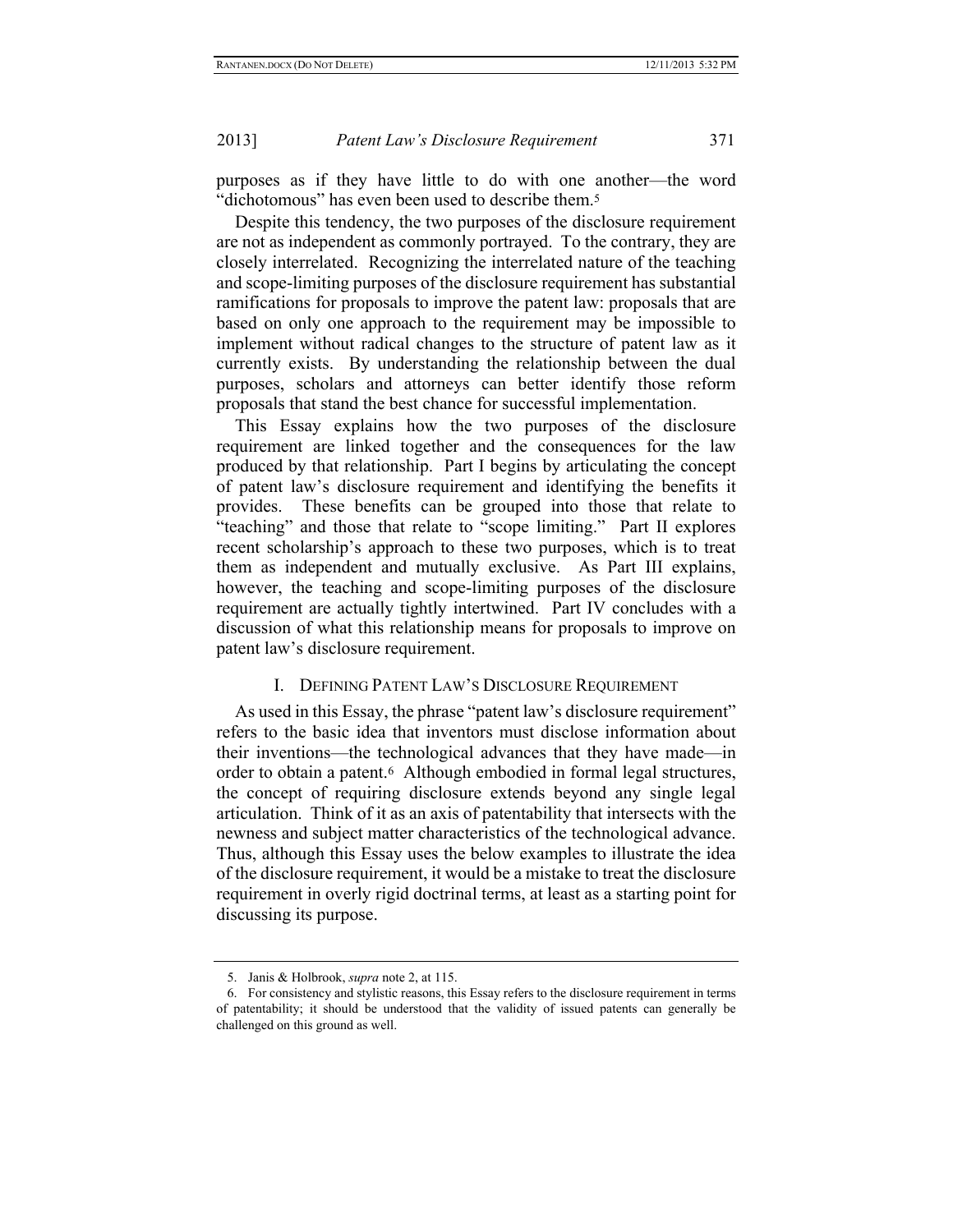The idea of requiring disclosure is not new. In fact, the first United States Patent Act required:

That the grantee or grantees of each patent shall, at the time of granting the same, deliver to the secretary of state a specification in writing, containing a description, accompanied with drafts or models, and explanations and models (if the nature of the invention or discovery will admit of a model) of the thing or things, by him or them invented or discovered, and described as aforesaid, in the said patents; which specification shall be so particular, and said models so exact, as not only to distinguish the invention or discovery from other things before known and used, but also to enable a workman or other person skilled in the art or manufacture, whereof it is a branch, or wherewith it may be nearest connected, to make, construct, or use the same, to the end that the public may have the full benefit thereof, after the expiration of the patent term[.]'

More recently, 35 U.S.C. § 112(a) provides that:

The specification shall contain a written description of the invention, and of the manner and process of making and using it, in such full, clear, concise, and exact terms as to enable any person skilled in the art to which it pertains, or with which it is most nearly connected, to make and use the same[.] $^8$ 

<span id="page-4-0"></span>Nor is a disclosure requirement some peculiar artifact of United States law. To the contrary, it is an internationally recognized condition for obtaining a patent. For example, disclosure is established as a core requirement under the Agreement on Trade Related Aspects of Intellectual Property Rights ("TRIPS Agreement"), which provides minimum standards for patent systems (among other forms of intellectual property protections).9 Article 29.1 states that "[m]embers shall require that an applicant for a patent shall disclose the invention in a manner sufficiently clear and complete for the invention to be carried out by a

<sup>7.</sup> Patent Act of 1790, ch. 7, § 2, 1 Stat. 109, 110–11 (1790) (current version at 35 U.S.C. §  $112(a) (2012)$ .

<sup>8.</sup> 35 U.S.C. § 112(a) (2012). The current version contains only minor variations from the section as it was enacted in 1952, which itself uses similar language to earlier statutory articulations.

<sup>9.</sup> Agreement on Trade Related Aspects of Intellectual Property Rights, Apr. 15, 1994, 108 Stat. 4809, 1869 U.N.T.S. 299 [hereinafter TRIPS Agreement], *available at* http://www.wto.org/ english/docs e/legal e/27-trips.pdf. Ratification of the TRIPS Agreement is required for membership in the World Trade Organization and thus has been joined by the vast majority of countries (159 as of March 2, 2013). *See* FREDERICK M. ABBOTT, THOMAS COTTIER & FRANCIS GURRY, INTERNATIONAL INTELLECTUAL PROPERTY IN AN INTEGRATED WORLD ECONOMY 23– 25 (2d ed. 2011); *Understanding the WTO: Observers and Members*, WTO, http://www.wto.org/ english/thewto\_e/whatis\_e/tif\_e/org6\_e.htm (last visited June 20, 2013).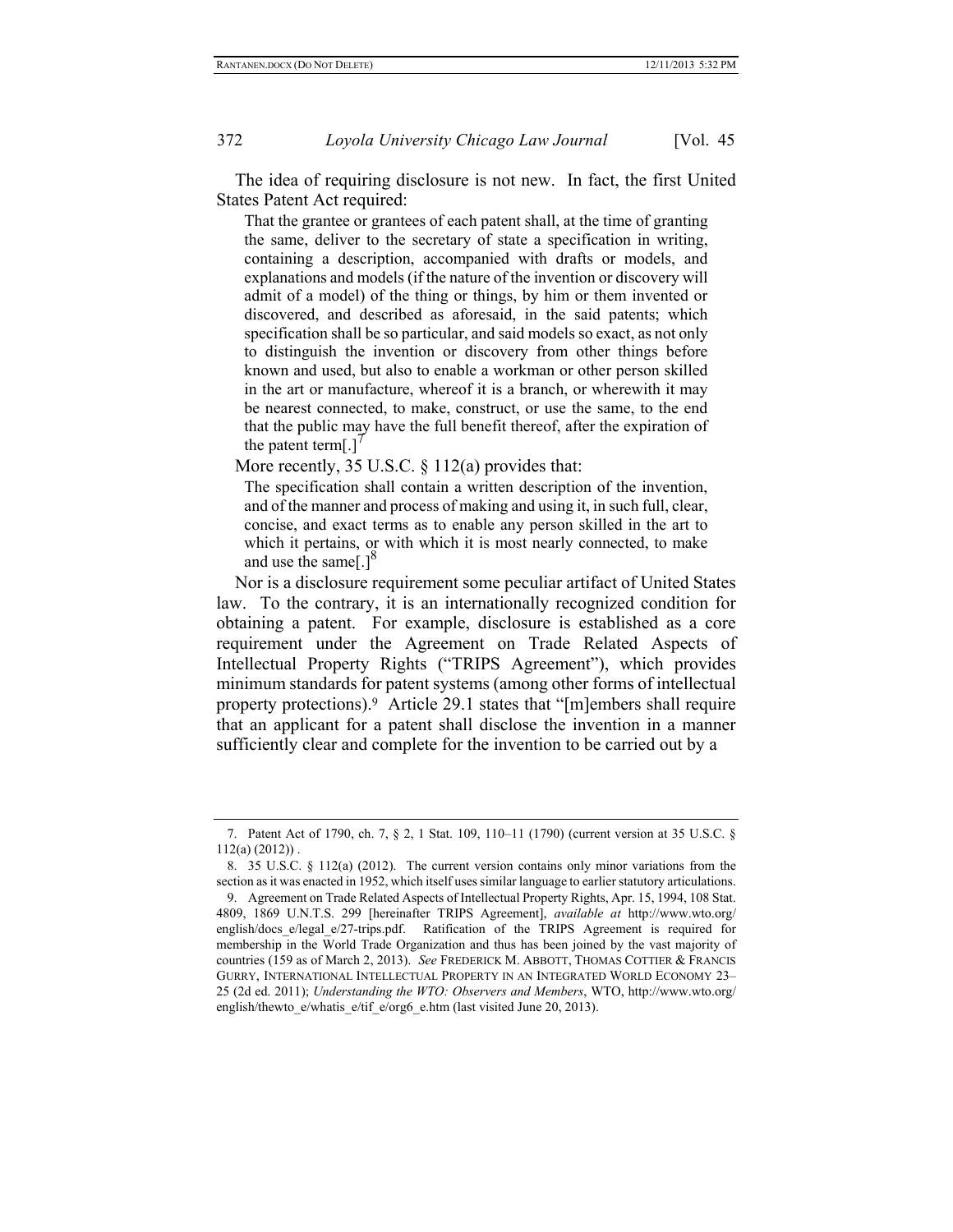person skilled in the art."10 The European Patent Convention, the tray underlying the European patent system, contains a nearly identical requirement.11 While there are some differences in articulation, each of the above examples represents a variation on the theme that applicants must disclose information about the technological underpinnings of their invention in order to receive exclusive rights.<sup>12</sup>

Why is disclosure considered to be a basic component of patent law? A robust disclosure requirement can produce many desirable results:

- <span id="page-5-0"></span>1) It ensures that the inventor teaches others—specifically, others who would be able to make use of the information—how to replicate the technological advance that the inventor has discovered. <sup>13</sup> For example, if an applicant invents the fourlegged chair, a robust disclosure requirement would allow others to make four-legged chairs as well.
- 2) It ensures that patents provide information about cutting-edge technological advances that others can use to improve on the new technology.14 Building on the chair example, a robust disclosure requirement would allow others not just to reproduce the applicant's four-legged chair, but perhaps to develop threelegged chairs, or chairs that fold, or chairs with little writing surfaces attached to them. It may even provide the foundation for others to invent the four-legged table.
- 3) It creates higher quality prior art.15 Because the applicant has

15. Lee Petherbridge & Jason Rantanen, *In Memoriam Best Mode*, 64 STAN. L. REV. ONLINE

<sup>10.</sup> TRIPS Agreement, *supra* not[e 9,](#page-4-0) art. 29.1.

<sup>11.</sup> Convention on the Grant of European Patents art. 83, Oct. 5, 1973, 1065 U.N.T.S. 255 [hereinafter European Patent Convention] ("The European patent application shall disclose the invention in a manner sufficiently clear and complete for it to be carried out by a person skilled in the art."). Article 84 adds the additional requirement that the patent claims "shall . . . *be supported by the description*." *Id.* art. 84 (emphasis added). However, Article 84 is limited to the original examination. *See* Mark D. Janis, *On Courts Herding Cats: Contending with the "Written Description" Requirement (and Other Unruly Patent Disclosure Doctrines)*, 2 WASH. U. J.L. & POL'Y 55, 89 (2000).

<sup>12.</sup> This Essay merely provides these examples to illustrate the concept of the disclosure requirement; this Essay is not intended in any way to represent a comparative examination of formal articulations of the requirement or to address tensions inherent in the Article 83/84 divide. As a starting point for that issue, see *id.* 

<sup>13.</sup> *Accord* MPEP § 2164, at 2100–98 (8th ed. Rev. 9, Aug. 2012), *available at* http://www. uspto.gov/web/offices/pac/mpep/mpep-2100.pdf [hereinafter PATENT EXAMINING PROCEDURE] ("The purpose of the requirement that the specification describe the invention in such terms that one skilled in the art can make and use the claimed invention is to ensure that the invention is communicated to the interested public in a meaningful way.").

<sup>14.</sup> Fromer, *supra* not[e 2,](#page-2-0) at 541 ("[P]atent disclosure indirectly stimulates future innovation by revealing the invention's design so that others can use it fruitfully when the patent term expires and design around, improve upon, or be inspired by the invention, even during the patent term.").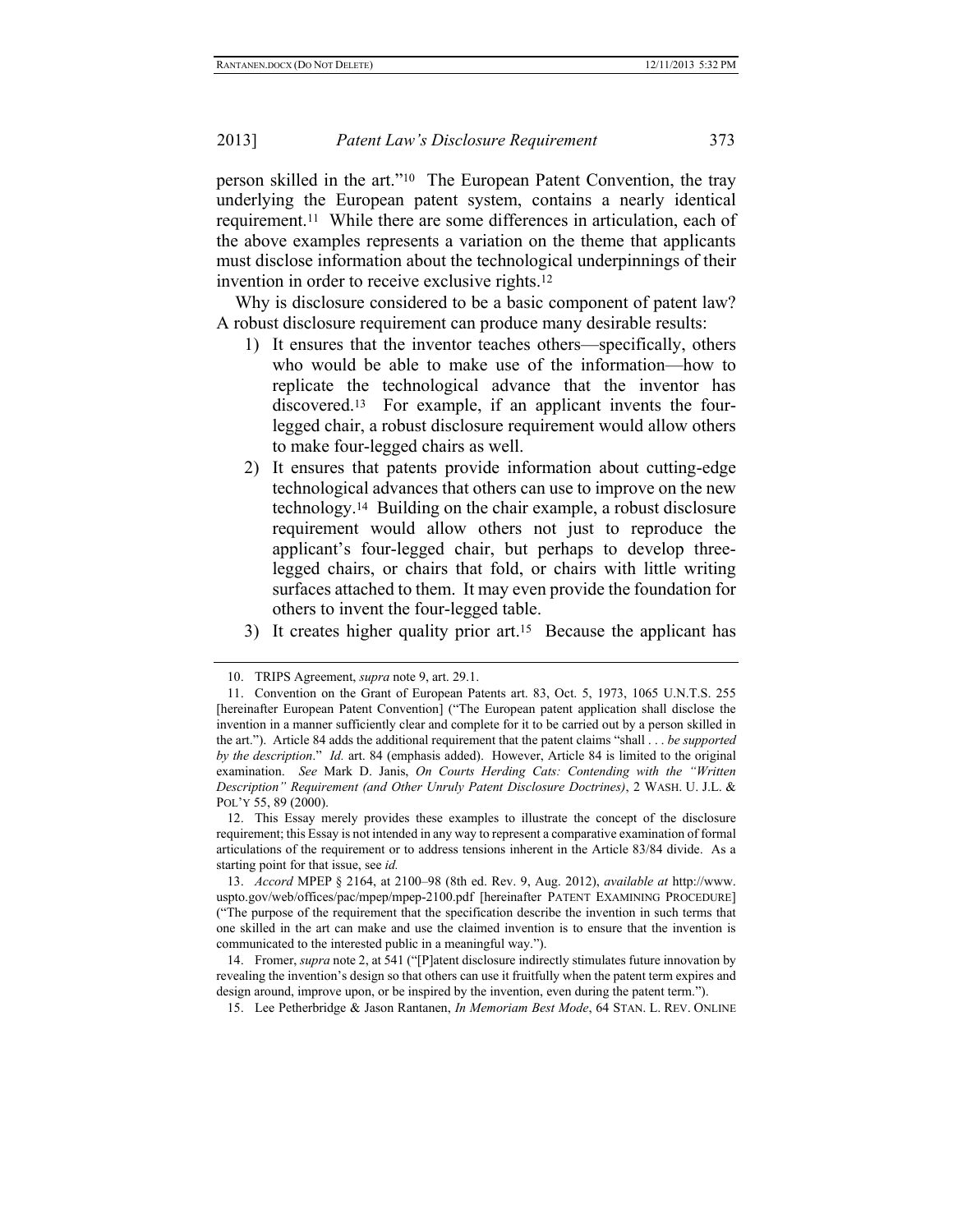disclosed the chair invention in detail, it will be more difficult for others to claim obvious variants on that invention, or to claim broad categories of chairs that encompass four-legged chairs. Patent examiners will also have a much easier time finding and using the applicant's disclosure as prior art since it has taken the form of a patent.<sup>16</sup>

- 4) It limits the maximum scope of patent claims.17 It ensures that the applicant is not claiming every novel and nonobvious variant of the invention regardless of the degree to which it is actually related to the thing invented. Simply because the applicant has invented a four-legged chair does not mean that she should necessarily receive the exclusive right to all chairs, no matter how many legs they have. Building a one-legged chair, for example, may require a technological advance beyond what the applicant could have come up with on her own. A robust disclosure limit helps limit the applicant to what she has actually invented and taught, even if she tries to claim something that is far broader.
- 5) It helps the drafter of the patent to express, and the reader of the patent to understand, what the claims are actually saying.<sup>18</sup> Sometimes claims use language that is subject to multiple interpretations; sometimes claims must use novel language due to the cutting-edge nature of the invention.<sup>19</sup> A robust disclosure requirement gives the reader of the patent a better chance at understanding what the inventor is actually claiming in these

<sup>125, 129 (2012),</sup> *available at* http://www.stanfordlawreview.org/sites/default/files/online/ articles/64-SLRO-125.pdf (explaining how the best mode produces a more "complete" disclosure that enhances the prior art).

<sup>16.</sup> *See generally* Dan L. Burk, *The Role of Patents in Knowledge Codification*, 23 BERKELEY TECH. L.J. 1009 (2008) (exploring the use of patents as mechanisms for knowledge codification); Christopher A. Cotropia, Mark Lemley & Bhaven Sampat, *Do Applicant Patent Citations Matter*, 42 RES. POL'Y 844, 846 (2013) (reporting empirical evidence that patents are the type of prior art that is most commonly cited by examiners).

<sup>17.</sup> Holbrook, *supra* note [1,](#page-2-1) at 147 (arguing that "[e]nablement performs the role of demonstrating what the inventor possessed as her invention when filing her application."). Written description can also fulfill this function. *See* Ariad Pharm., Inc. v. Eli Lilly & Co., 598 F.3d 1336 (Fed. Cir. 2010). Note that here I am talking about the maximum possible scope that the inventor might claim, rather than how claim terms, once they are drafted, are interpreted.

<sup>18.</sup> *See* Fromer*, supra* not[e 2,](#page-2-0) at 550 (noting that the disclosure requirement "helps competitors comprehend the metes and bounds of the patent so they can avoid liability for patent infringement"). I am not arguing here that the claim should be construed so as to be limited to the embodiments provided in the specification, but simply the relatively uncontroversial idea that the specification necessarily plays *some* role in how a person of skill in the art interprets the claims.

<sup>19.</sup> Autogiro Co. of Am. v. United States, 384 F.2d 391, 397 (Ct. Cl. 1967) ("Often the invention is novel and words do not exist to describe it.").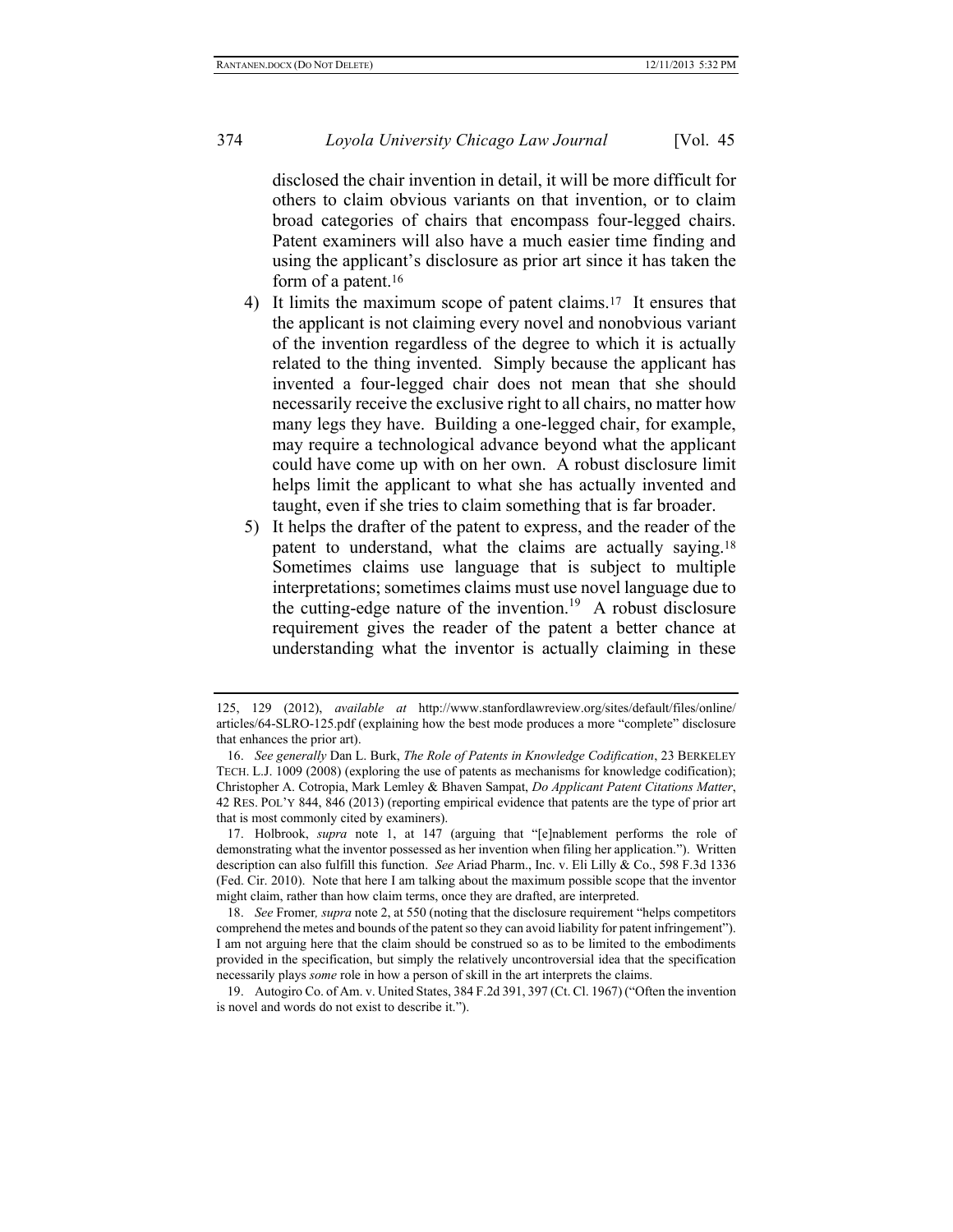circumstances.

6) It establishes the outer boundaries of what the applicant *might*  claim, at least with respect to priority based on that effective filing date.<sup>20</sup> This is particularly important in an era of routine continuation practice. Given that applicants can write new claims within the same patent family years after filing the original application and those claims are potentially entitled to the benefit of the original application date, a robust disclosure requirement helps potential infringers figure out whether or not new claims that might cover their product are even possible. The weaker the disclosure requirement, the easier it is to later stretch the scope of the patent to encompass competitors' products.<sup>21</sup>

<span id="page-7-1"></span><span id="page-7-0"></span>These benefits can be grouped into those that relate to the teaching function of patents and those that relate to limiting the scope of patents a concept often referred to as "commensurability."<sup>22</sup> The first three (replicability, improvability, and prior art forming) are associated with what are conventionally understood to fall within the teaching function of patents. All three invoke the idea that the disclosure requirement helps to fill the storehouse of publicly available technical information. The second three purposes envision the disclosure requirement as fulfilling a claim scope-limiting function. By linking the breadth of valid claims to the material disclosed, unduly expansive claims are reined in.

#### II. THE BIFURCATED APPROACH TO THE DISCLOSURE REQUIREMENT

Discussions about patent law's disclosure requirement generally

<sup>20.</sup> *Liebel-Flarsheim Co. v. Medrad, Inc.* offers an example of how this can work in practice: during prosecution of the patents-in-suit, Liebel modified its claims by removing a key component so that they would read on a competitor's product. 481 F.3d 1371, 1374 (Fed. Cir. 2007). The Federal Circuit held that the amended claims were invalid for lack of enablement based on the original disclosure. *Id.* at 1375; *see also* Liebel-Flarsheim Co. v. Medrad, Inc., 358 F.3d 898, 911 (Fed. Cir. 2004) (previous appeal in which the Federal Circuit concluded that claims should be interpreted to encompass embodiments in which the component had been removed). This benefit is somewhat different from benefit #4, in that benefit #4 involves the validity or patentability of what the patent owner has claimed in the present while benefit #6 relates to what the patent owner might conceivably claim dominion over in the future.

<sup>21.</sup> Disclosures may also serve the interests of the disclosing party. Other scholars have noted the signaling value of the disclosure, *see* Fromer, *supra* not[e 2,](#page-2-0) at 550 (citing Clarisa Long, *Patent Signals*, 69 U. CHI. L. REV. 625, 636–37, 648 (2002)), and I have previously written about the benefits that patent holders may gain by making technological disclosures to others, *see* Jason Rantanen, *Peripheral Disclosure*, 74 U. PITT. L. REV. 1 (2012). These types of disclosures will occur whether or not they are required (although, as I have argued, patents may free companies to engage in greater disclosure), and thus aren't directly part of the work that the disclosure requirement performs.

<sup>22.</sup> *See, e.g.*, CRAIG ALLEN NARD, THE LAW OF PATENTS 87 (2d ed. 2011).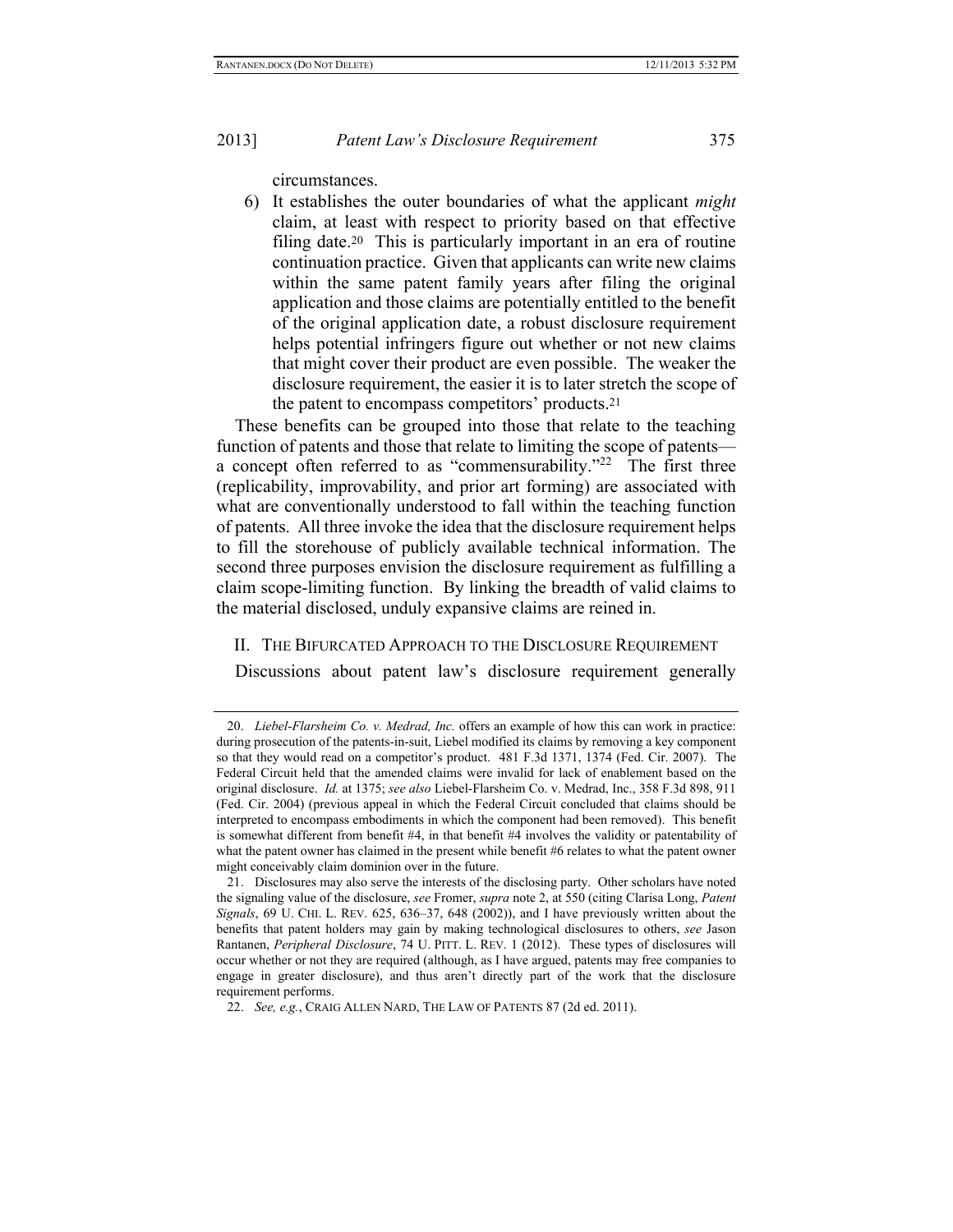<span id="page-8-2"></span>revolve around one of these two purposes to the exclusion of the other.<sup>23</sup> As explained in Parts III and IV, this separation has consequences, both for how we understand the disclosure requirement and proposals to improve the law.<sup>24</sup>

<span id="page-8-1"></span>One school of thought about the disclosure requirement focuses on the role it plays in teaching the public about new technological advances.<sup>25</sup> This approach tends to be directed at examining the informational benefit to society that patents and the patent system provide.<sup>26</sup> Jeanne Fromer explains the benefits of patent disclosures as seen through this lens:

<span id="page-8-0"></span>Disclosure of information about inventions stimulates productivity in at least two ways. First, it permits society at large to apply the information by freely making or using the patented invention after the expiration of the patent. Second, the disclosure can stimulate others to design around the invention or conceive of new inventions—either by improving upon the invention or by being inspired by it—even during the patent term.<sup>27</sup>

Other recent scholarship has drawn on this rationale for requiring disclosure. Sean Seymore, in particular, has developed a substantial and important body of work directed at enhancing the teaching function of

26. *See* Fromer, *supra* not[e 2,](#page-2-0) at 548.

<sup>23.</sup> Although the general trend has been to focus on one or the other function of the requirement, it would be an overstatement to suggest that the two approaches operate as if in the dark of each other. In addition, Robin Feldman's article, *The Inventor's Contribution*, presents an argument against a separate written description requirement that recognizes the dual functions the disclosure requirement serves to some with these dual purposes (although notably it comes at the earlier end of the scholarship discussed in this Essay and thus tends to illustrate rather than undermine the trend toward separation of the two purposes). *See* Robin Feldman, *The Inventor's Contribution*, 6 UCLA J.L. & TECH. 1, 22 (2005).

<sup>24.</sup> It is worth noting that there may be a pragmatic reason for this tendency. The "teaching" function of the disclosure requirement is frequently deployed as a justification for the patent system itself, *see, e.g.*, Jonas Anderson, *Secret Inventions*, 26 BERKELEY TECH. L.J. 917, 941 (2011), while the commensurability function of the disclosure requirement is generally applied in an effort to understand how the multiple components of the patent system operate together to create a coherent whole, *see, e.g.*, Jeffrey A. Lefstin, *The Formal Structure of Patent Law and the Limits of Enablement*, 23 BERKELEY TECH. L.J. 1142, 1150–51 (2008) (envisioning patent disclosure as an axiom of a conceptually ordered system of patent law). This is at best merely an explanation, however, and it fails to resolve the inherent duality of the disclosure requirement's purposes.

<sup>25.</sup> For examples of this type of scholarship, see e.g., Alan Devlin, *The Misunderstood Function of Disclosure in Patent Law*, 23 HARV. J.L. & TECH. 401, 410–11 (2010); Fromer, *supra* not[e 2,](#page-2-0) at 548; Lisa Larrimore Ouellette, *Do Patents Disclose Useful Information*, 25 HARV. J.L. & TECH. 545 (2012); Sean B. Seymore, *Making Patents Useful*, 98 MINN. L. REV. (forthcoming 2014) [hereinafter *Making Patents Useful*], *available at* http://papers.ssrn.com/sol3/papers.cfm?abstract \_id=2228956; Sean B. Seymore*, The Teaching Function of Patents*, 85 NOTRE DAME L. REV. 621 (2010) [hereinafter *Teaching Function*].

<sup>27.</sup> *Id.* at 548–49. Professor Fromer continues on: "It is these uses of disclosure—for inventing around, improving upon, and inspiring both during and after the patent term, and for copying after the patent term—with which this Article is concerned." *Id.* at 549.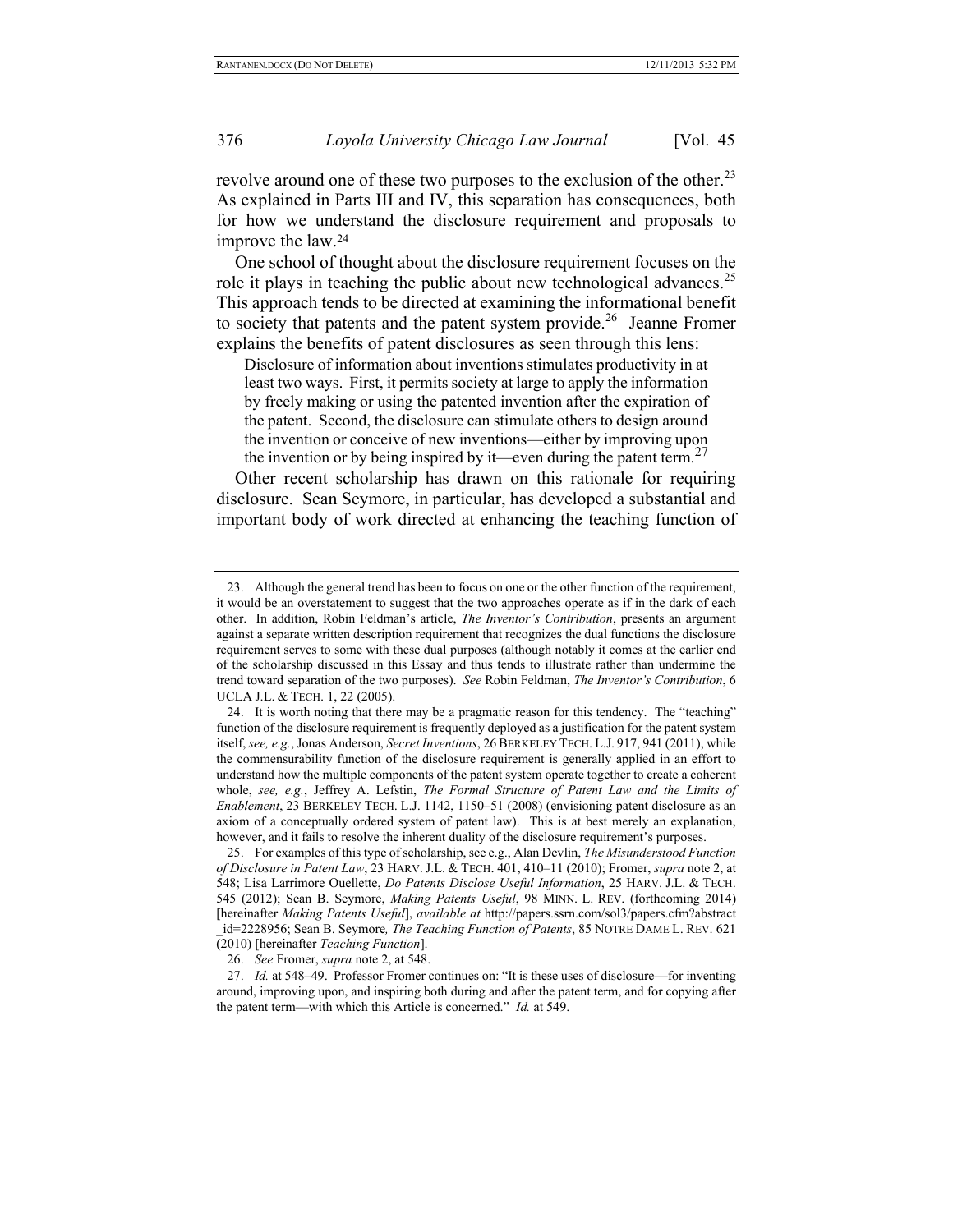patents.<sup>28</sup> At the same time, critiques of patents' teaching function have proliferated, as scholars question whether current formulations of the disclosure requirement provide the public with any useful information about new technologies.<sup>29</sup>

Weaknesses in the teaching function of patent disclosures are primarily what reform proposals from Lisa Ouellette,<sup>30</sup> Jeanne Fromer,<sup>31</sup> and Sean Seymore<sup>32</sup> seek to remedy. At their core, these proposals attempt to answer questions such as: How can we get more informational bang out of patent disclosures? How can we ensure that patents actually provide useful information that advances the state of the art? On the flip side, what are the costs of a more robust disclosure requirement, or allowing for a more potent experimental use defense, or a higher threshold for willful infringement? Do the costs of increasing the teaching value of patents (such as a reduced incentive to invent) outweigh the additional benefits that more useful teachings might provide?

<span id="page-9-0"></span>The second school of thought focuses on the role of the disclosure requirement in keeping claim scope on a leash. $33$  This approach involves analyzing whether current legal doctrines relating to disclosure do a good or poor job of limiting the inventor to what she actually invented, a concept referred to as "commensurability."<sup>34</sup>

Scholars who focus on commensurability are less concerned with how much benefit society gets from the informational content of the patent and more focused on how broad the inventor's rights should be based on the disclosure. In *The Formal Structure of Patent Law and the Limits of Enablement*, for example, Jeffrey Lefstin explores whether the

<sup>28.</sup> *See generally Making Patents Useful*, *supra* note [25](#page-8-0) (emphasizing the teaching function of patent disclosures as a central purpose of the patent system); *Teaching Function*, *supra* not[e 25.](#page-8-0)

<sup>29.</sup> One extreme example is Alan Devlin's argument that "one can safely conclude that society is better off with a patent system that incentivizes invention and commercialization without requiring disclosure than with a system that dilutes ex ante incentives and reduces the incidence of invention by demanding as much disclosure as possible." Devlin, *supra* not[e 25,](#page-8-0) at 406. For other examples of criticisms that patents fulfill a teaching function, see Rantanen, *supra* note [21,](#page-7-0) at 5 n.10.

<sup>30.</sup> *See* Ouellette, *supra* note [25,](#page-8-0) at 590–601 (offering proposals to improve the teaching function of patents).

<sup>31.</sup> *See* Fromer, *supra* not[e 2,](#page-2-0) at 564 (suggesting restructuring the patent document as a way to overcome its inadequacy as a teaching document).

<sup>32.</sup> *See Teaching Function*, *supra* note [25,](#page-8-0) at 641–56 (proposing a working example requirement to improve the teaching function of patents).

<sup>33.</sup> For examples of this type of scholarship, see Timothy Holbrook, *Patents, Presumptions, and Public Notice*, 86 IND. L.J. 779, 823 (2011) [hereinafter *Patents, Presumptions, and Public Notice*]; Holbrook, *supra* note [1;](#page-2-1) Lefstin, *supra* note [24.](#page-8-1)

<sup>34.</sup> *See, e.g.*, NARD, *supra* note [22,](#page-7-1) at 87 (noting that "a specification can . . . describe an invention without enabling the practice of the full breadth of its claims").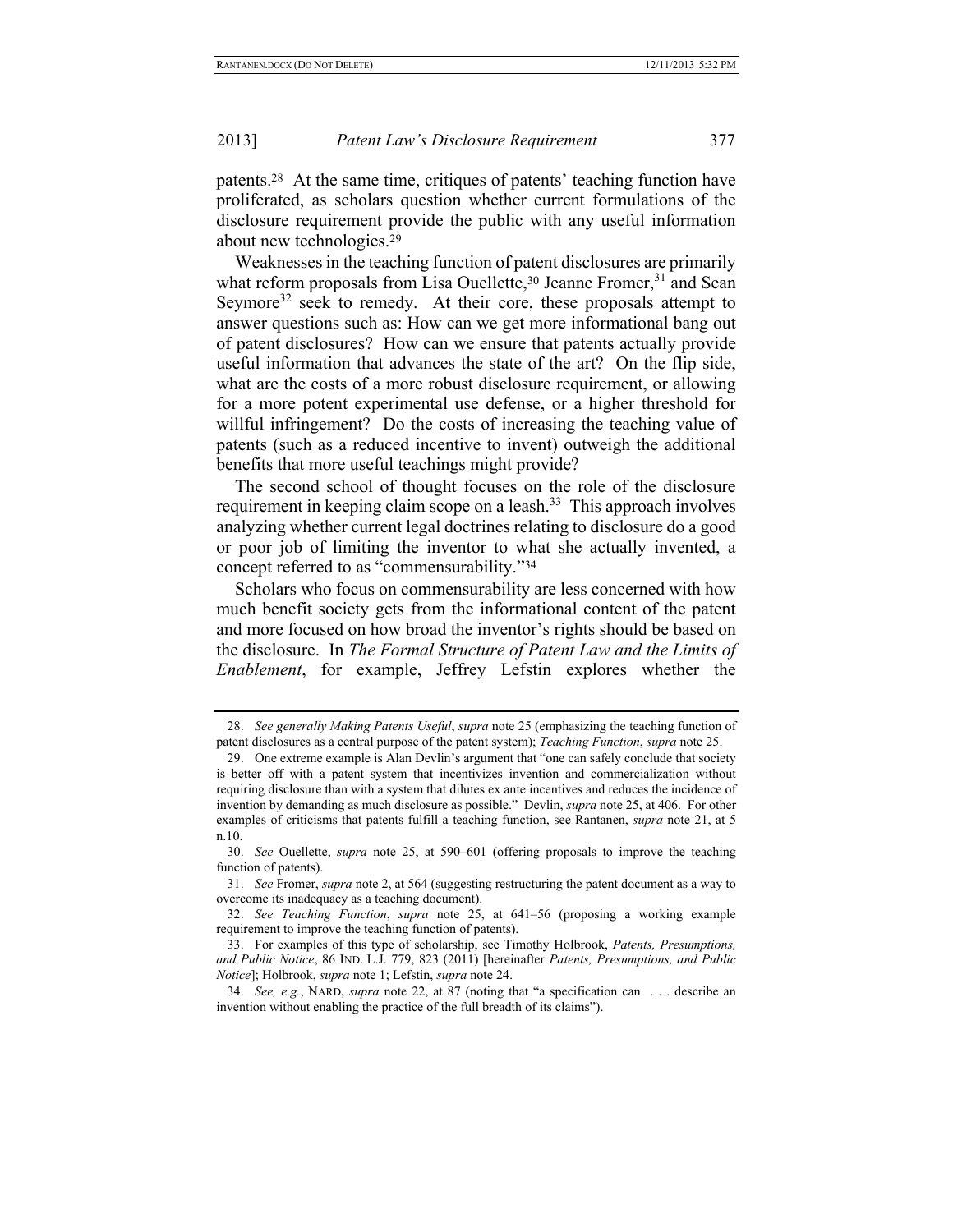enablement doctrine "can satisfactorily limit claim scope in our modern peripheral claiming system or whether additional constraints—such as the written description requirement—are necessary to limit claim scope based on the inventor's disclosure."35 Professor Lefstin concludes that enablement cannot do so by itself; that is why a separate written description doctrine is necessary.<sup>36</sup> Timothy Holbrook's work, on the other hand, argues that enablement alone must accomplish this task, as "the use of enablement to show possession is more consistent with the theoretical underpinnings of the patent system and would provide greater certainty and consistency."37 Although reaching opposite conclusions as to whether there is a need for a formally separate written description doctrine within the broader framework of disclosure, Professor Lefstin's and Professor Holbrook's works approach the disclosure requirement as a scope-limiting mechanism, not a mandatory teaching requirement.

Reform proposals are directed to this end: Professor Lefstin, for example, suggests elevating the definitional content of the disclosure.<sup>38</sup> The effect would be to better identify the boundaries of the right to which the inventor is entitled. Professor Holbrook's more recent work advocates for the use of presumptions to address the challenge presented by the dual legal and technical nature of patents.<sup>39</sup> These presumptions would improve the public notice role of patents by balancing legal certainty with the role of the person having ordinary skill in the art, thus better serving the disclosure function of patents.<sup>40</sup>

#### III. HOW THE TEACHING AND SCOPE LIMITING PURPOSES OF THE DISCLOSURE REQUIREMENT ARE INTERTWINED

The gradual ossification of these two purposes has led to two distinct tracks that head off on their own; each branch emphasizes one of the two purposes to the exclusion of the other. Yet as discussed below, this tendency to disentangle the purposes of patent law's disclosure requirement is unnecessary and may lead in the wrong direction when proposing patent law reforms. The better view from both a descriptive and normative perspective is to recognize that the two purposes are intertwined and any changes adopted with the intent to affect one will

<sup>35.</sup> Lefstin, *supra* not[e 24,](#page-8-1) at 1159.

<sup>36.</sup> *Id.*

<sup>37.</sup> Holbrook, *supra* not[e 1,](#page-2-1) at 163.

<sup>38.</sup> Lefstin, *supra* note [24,](#page-8-1) at 1215–22 (explaining the contours of a definitional information requirement).

<sup>39.</sup> *Patents, Presumptions, and Public Notice*, *supra* not[e 33,](#page-9-0) at 823.

<sup>40.</sup> *Id.* at 808.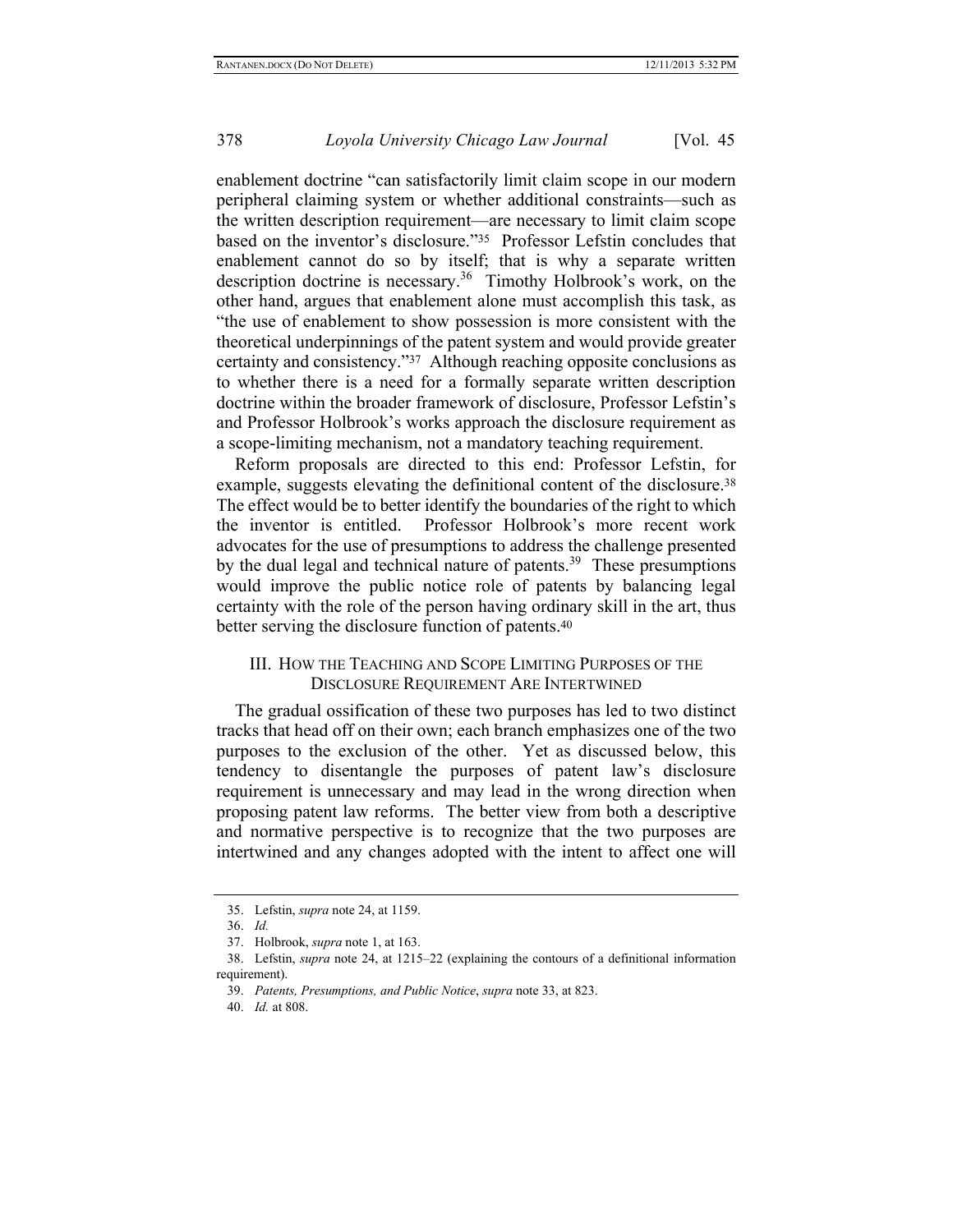inevitably affect the other.

When scholars talk about the teaching function of patents, they are focusing on the question of whether the exclusive rights provided by a patent can be justified on the ground that it puts the public in possession of information about new technological advances.41 In this view of the disclosure requirement, its purpose is to provide a benefit from having a patent system at all: the benefit of information about technological advances. Society must pay for that information, however, and it does so in the form of the exclusive rights that are claimed by the inventor. The cost of the information might be small or it might be great, but whatever the price, the claims must still be linked to the information itself. It is the claimed scope that dictates what information the inventor must give to the public.

Put another way, a patent is not required to be a general-purpose teaching tool about a technological advance or to describe the theoretical underpinnings of innovation at a particular cutting-edge of technological change; it is merely required to provide information about the invention that the applicant is claiming. Thus, the "teaching" function of patents asks whether each patent is providing adequate information about what the inventor is actually claiming.42 When focusing on the issue of disclosure from the standpoint of teaching, the question is, "How much information about the claimed invention has the inventor provided, and is it sufficient?"<sup>43</sup>

This question leads to a corollary proposition: the concept of

<sup>41.</sup> To be fair, we are really talking about whether the informational disclosure is at least a partial justification for the existence of a patent system. As Mark Lemley and others have demonstrated, it is difficult to support the patent system by reference to a singular theory of patent law. *See, e.g.*, Mark A. Lemley, *The Myth of the Sole Inventor*, 110 MICH. L. REV. 709 (2012).

<sup>42.</sup> While from a formal doctrinal perspective, "teaching" lends itself to being easily articulated in enablement terms, given the current standard, *see* Wyeth v. Abbott Labs., 720 F.3d 1380, 1384 (Fed. Cir. 2013) ("A patent's specification must describe the invention and 'the manner and process of making and using it, in such full, clear, concise, and exact terms as to enable any person skilled in the art to which it pertains . . . to make and use the same."' (citation omitted)), written description can fill this role as well. *See* Capon v. Eshhar, 418 F.3d 1349, 1357 (Fed. Cir. 2005) ("The 'written description' requirement implements the principle that a patent must describe the technology that is sought to be patented; the requirement serves both to satisfy the inventor's obligation to disclose the technologic knowledge upon which the patent is based, and to demonstrate that the patentee was in possession of the invention that is claimed."). For example, the written description doctrine aids the teaching role of patents by providing for greater concreteness of disclosure, which may make the information more comprehensible.

<sup>43.</sup> In case it is not clear, all of these questions are asked from the vantage point of a person of skill in the art. *See* Janis & Holbrook, *supra* note [2,](#page-2-0) at 114. While recognizing the use of this heuristic device, however, Holbrook and Janis also offer a critique of whether this heuristic has been meaningfully implemented in the disclosure context. *See id.* at 115.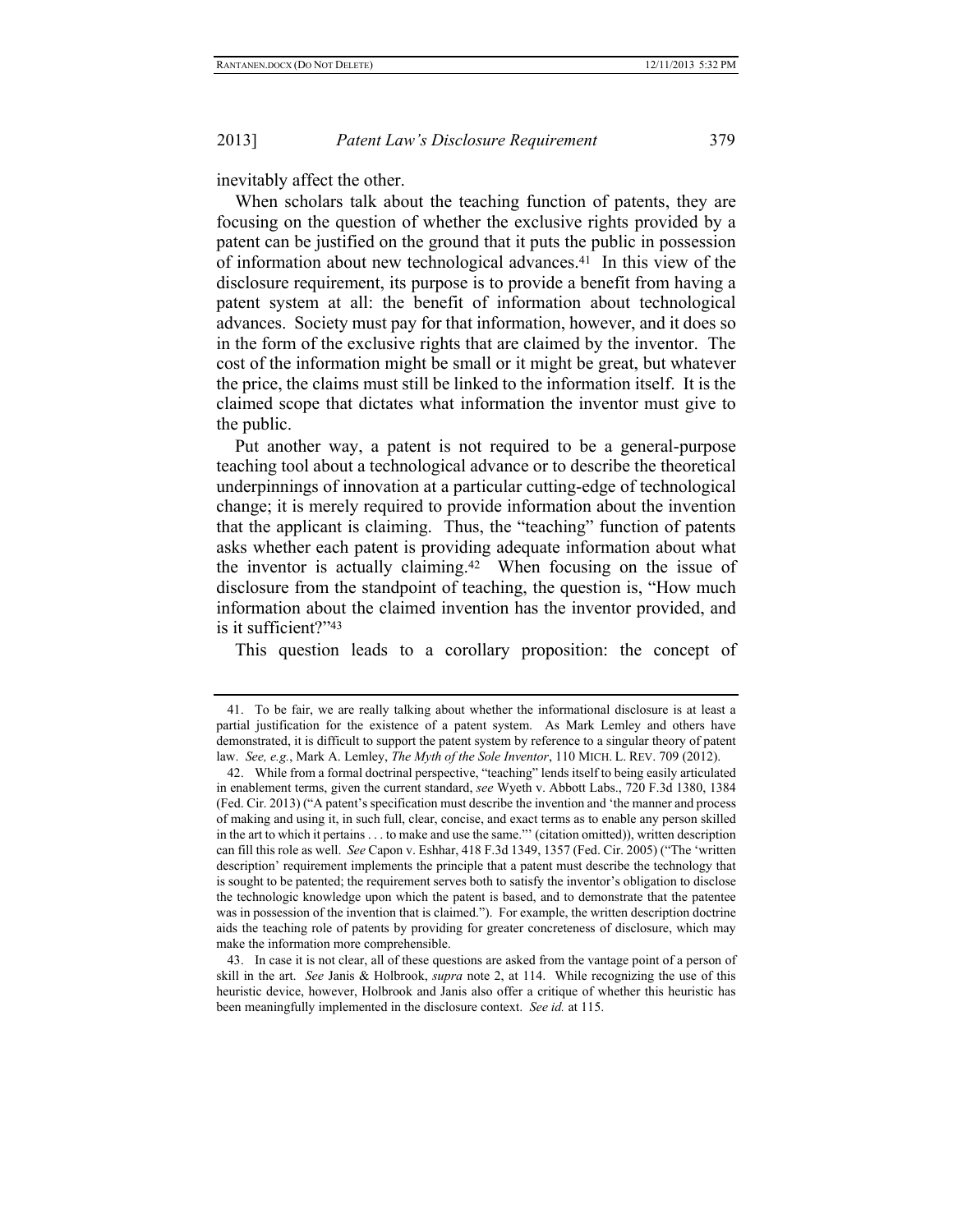commensurability asks whether, given what the inventor disclosed, the inventor is entitled to what she has claimed.<sup>44</sup> Commensurability is based on the idea that we can determine what rights the inventor should be entitled to based on how much information the inventor has disclosed; in other words, how broad should the maximum possible scope of rights that the public will give to the inventor be? Commensurability is a way to limit the exclusive rights that the inventor receives; to tailor the exclusive rights to the information the inventor actually gave the public about the invention. Furthermore, because the breadth of patent scope is really just another way of thinking about how much society should pay for the invention,<sup>45</sup> commensurability analysis is thus effectively concerned with limits on the costs society pays for the information about the invention that it receives. If the inventor provides broad and adequately detailed information about a new technological advance, the inventor can receive broad rights, subject to prior art constraints. If the inventor provides only a narrow slice of information, or broad but shallow information in an area of technology where there is little pre-existing knowledge, the inventor is limited to narrow rights or no rights at all.<sup>46</sup>

Thus, the dual purposes can be conceptualized as follows: the teaching function of the patent system is concerned with the public's access to information about a claimed invention, while commensurability refers to the way we limit the size of the payment that the public makes for that

<sup>44.</sup> Robin Feldman articulates a similar duality, noting that "[t]he analysis of the inventor's contribution can be conceptualized either as a question of whether the inventor gave enough to receive rights or as a question of the scope of rights that the inventor will receive." *See* Feldman, *supra* not[e 23,](#page-8-2) at 23.

<sup>45.</sup> This is the case because broader patent rights mean more that society is granting greater exclusive rights that will restrict competitors and thus permit greater supracompetitive pricing.

<sup>46.</sup> Just as with the teaching function of the disclosure requirement, this purpose can be effectuated through either the doctrine of enablement or the doctrine written description. *Wyeth*  provides an example of how enablement can fulfill a scope-limiting role: the court rejected Wyeth's attempt to claim a broad genus of compounds by concluding that a person of skill in the art would be unable to practice the full scope of the claims without undue experimentation. 720 F.3d. at 1385–86. In written description terms, *Ariad* illustrates how written description can fulfill this role via the "possession" inquiry. Ariad Pharm., Inc. v. Eli Lilly & Co., 598 F.3d 1336, 1351 (Fed. Cir. 2010) (en banc). *Wyeth* is particularly interesting in that the disclosure issue was presented to the Federal Circuit in both enablement and written description terms, with the court choosing to address it within the doctrinal framework of enablement. *Compare Wyeth*, 720 F.3d at 1381 (holding that the claims at issue "are invalid for nonenablement"), *with* Wyeth v. Abbott Labs., Nos. 08-230 (JAP), 08-1021 (JAP), 2012 WL 175023, at \*1 (D.N.J. Jan. 19, 2012) (finding the patents at issue "invalid for failing to meet the written description and enablement requirements"). Herein lies the value of separately articulated enablement and written description doctrines: it is not that they are formally distinct requirements, but rather different lenses for addressing the same issue. Sometimes the issue will be better perceived through one lens; sometimes a different lens makes the picture clearer.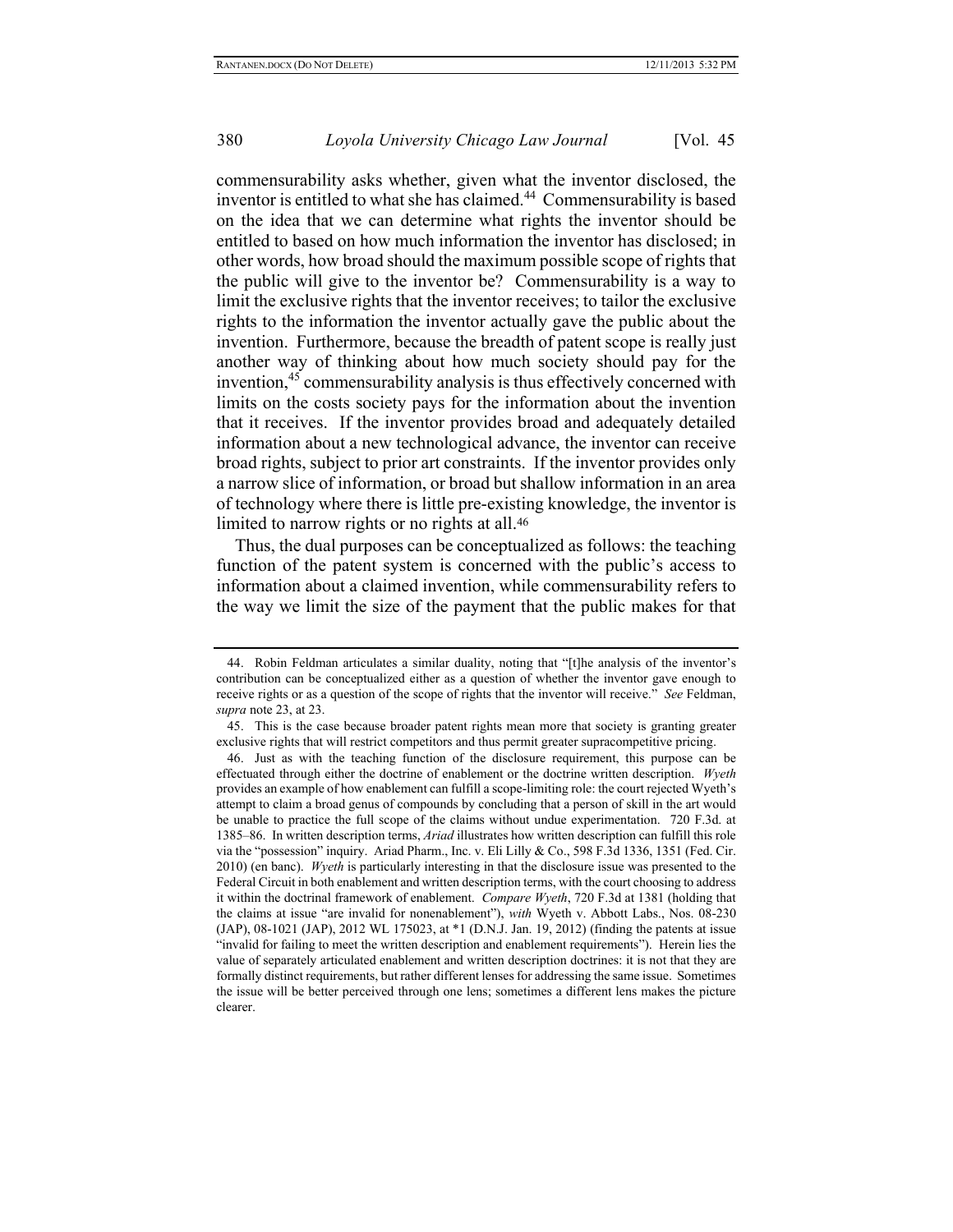



#### **Figure 1**

Importantly, although the teaching and commensurability functions of the disclosure requirement can be articulated in different ways, as Figure 1 illustrates they both are linked by the claim and the specification and are ultimately both part of the same equation. And though scholars, courts, lawyers, and policymakers might have many ideas about the purpose of patents—that they are teaching devices, that they improve the quality of the prior art, etc.—under either a teaching or commensurability theory, the analysis ultimately comes down to whether the inventor disclosed sufficient technological information about the claimed invention to be entitled to the rights that she purports to claim. In the end, both purposes are concerned with a single issue: how closely is the disclosed information related to the scope of the claim? The closer the relationship, the more a decision maker can feel comfortable concluding that the disclosure requirement is satisfied. On the other hand, the further the relationship, the less comfortable a decision maker will feel with that conclusion.

IV. CONSEQUENCES FOR IMPROVING THE DISCLOSURE REQUIREMENT

The interrelated nature of the teaching and scope limiting functions of the disclosure requirement discussed in Part III has significant consequences when considering possible options for improving the patent law, carrying the potential for meaningful improvements to the patent system and offers stronger arguments for those reforms.

<sup>47.</sup> *See Teaching Function*, *supra* not[e 25,](#page-8-0) at 621.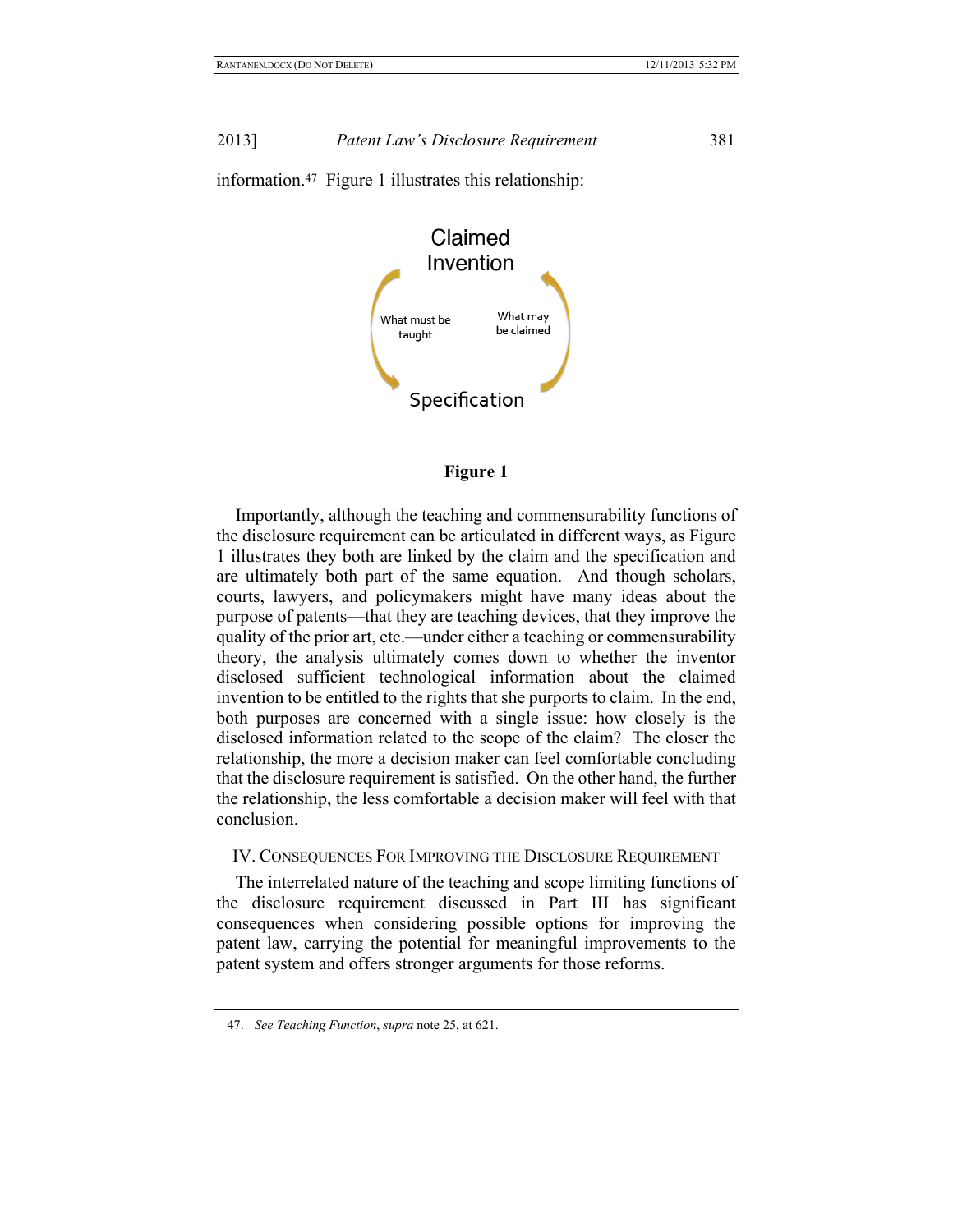Consider a hypothetical proposal based solely on enhancing the teaching function of patents by dramatically ratcheting up the amount of information that must be provided by the inventor. This seems like a worthy goal: if one of the primary benefits flowing from patents is the information they convey to the public domain, requiring that patents provide *more* information would be beneficial to society.<sup>48</sup>

The problem with this hypothetical proposal, however, is that it ignores the other side of the equation: that the scope of the disclosure requirement is necessarily tied to what is claimed, and that is the only mechanism by which the adequacy of the information being disclosed can be measured. Given the intertwined nature of patent law's disclosure requirement, such a proposal would be difficult to implement without a drastic change to the way the disclosure requirement is currently conceptualized. In short, a proposal that merely requires that more technical information be disclosed in the patent document is largely meaningless because there is no way to assess whether that information is sufficient other than by examining its relationship to the exclusive right being granted through the patent.

Other proposals that attempt to untether the patent disclosure's teaching role from its scope-limiting function encounter similar problems. One suggestion by Professor Fromer is to improve the quality of patent teachings by separating the technical and legal components of patents into discrete layers.49 This proposal seeks to enhance the disclosure as a teaching document by eliminating the confusing jumble of legal and technical assertions that make it difficult for persons of skill in the art—the audience of students being taught by the document—to comprehend the technological advance.50 The jumble occurs because all parts of the patent document are necessarily written with a legal goal in mind: to maximize claim scope, and thus any technical contributions will be "sanitized, modulated, or otherwise transformed by the legal pencil."<sup>51</sup> Disentangling these layers would allow the technical audience to read its portion, unencumbered by legal jargon.

<sup>48.</sup> Some commentators have argued that requiring more information imposes a cost on inventors that may reduce the incentive to invent. *See* Devlin, *supra* note [25,](#page-8-0) at 419; *see also* Anderson, *supra* note [24,](#page-8-1) at 921 (arguing that increased private value increases the incentive to invent). This Essay advances a different argument here: it is not the possibility of increased costs of disclosure that limit our ability to implement a broader disclosure requirement, but rather the lack of any mechanism that does not also fulfill a scope-constraining role.

<sup>49.</sup> *See* Fromer, *supra* not[e 2,](#page-2-0) at 543.

<sup>50.</sup> *Id.* at 568.

<sup>51.</sup> *Id.*; *see also Teaching Function*, *supra* note [25,](#page-8-0) at 629 (discussing the challenges to the teaching function of patents that are posed by the inherent nature of patents as legal documents).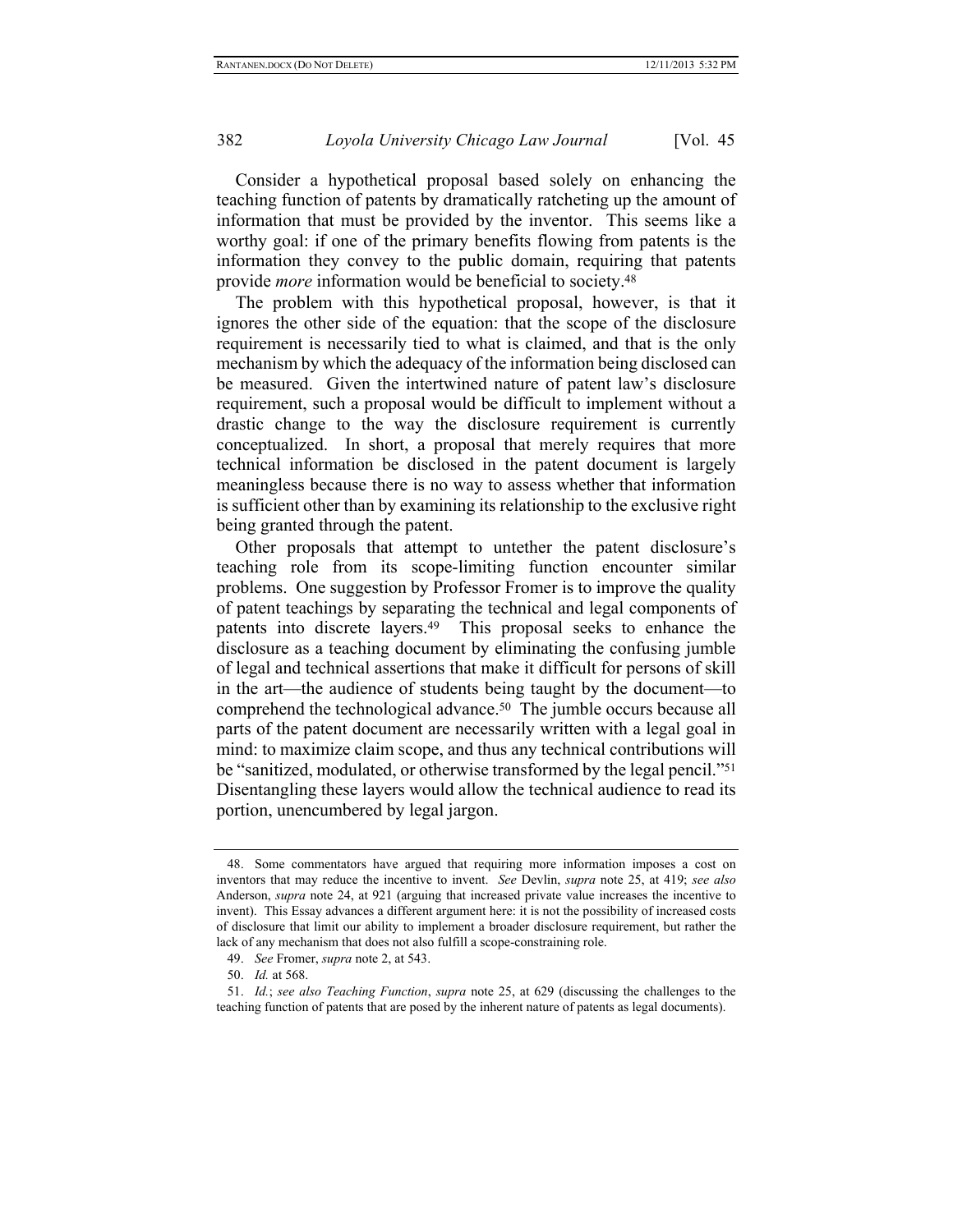Yet, Professor Fromer's proposal would be difficult to accomplish without a drastic change to the disclosure requirement as it currently exists. Professor Fromer's proposal would require, in essence, a new axis of patentability—the applicant would need to satisfy the current requirement of enablement, and also convince the person having ordinary skill in the art ("PHOSITA")<sup>52</sup> that the technical layer is a meaningful technical disclosure. In the language of the enablement doctrine, this would require separating the requirement itself into two distinct components: one that relates to the claimed invention, and the other that is a self-contained technical disclosure measured by a different standard untethered to the patent claim itself. While crafting a new "quality of the technical teaching" requirement for patents could be a possible solution, there are currently no doctrinal levers to enforce such a requirement, at least in terms that allow it to be severed from the commensurability approach to disclosure.<sup>53</sup>

Furthermore, since claims are a set of legal boundaries, written in a special language that has more meaning to lawyers than it does to technologists, there will inevitably be a gap between what a PHOSITA reading the patent would desire to learn from it and what is actually required to satisfy the law. For this reason, proposals to enhance the teaching function of patents that go beyond the invention as it is actually claimed are likely to be futile. While it might be beneficial from an information dissemination point of view if patents were as useful as a scientific or technical article, the reality is that the disclosure requirement was never intended to make patents look like scientific or technical articles—it simply requires that the relatively narrow advance that the

<sup>52</sup>. A PHOSITA is a hypothetical construct similar to that of the "reasonable person" that is employed in a variety of contexts in patent law in order to provide an objective standard. As an example, the requirement of nonobviousness is measured based on whether the claimed invention would have been obvious to a person having ordinary skill in the art before the patent's filing date. *See* 35 U.S.C. § 103 (2012). For a further discussion about the nature of the PHOSITA, see *infra* note [66.](#page-18-0)

<sup>53.</sup> As a more extreme example, consider Alan Devlin's suggestion that a patent system without a disclosure requirement would be better than a patent system with any disclosure requirement. *See*  Devlin, *supra* note [25,](#page-8-0) at 406. While such a patent system might make sense when viewed from the perspective of disclosure-as-teaching, its implausibility becomes clear when viewed through the lens of disclosure-as-scope limiting. While one might plausibly argue that the patent system cannot be justified on the ground that it provides valuable disclosures of technological advances, it is impossible to uncouple the teachings of the patent from the exclusive rights that the inventor receives. In order for an inventor to obtain an exclusive right over an invention, he must necessarily disclose the information about that invention at least somewhere. Because patent scope and disclosure are necessary intertwined, proposals to eliminate the requirement of disclosure are ultimately futile: society cannot give an exclusive right if the boundaries of that right are as amorphous as smoke.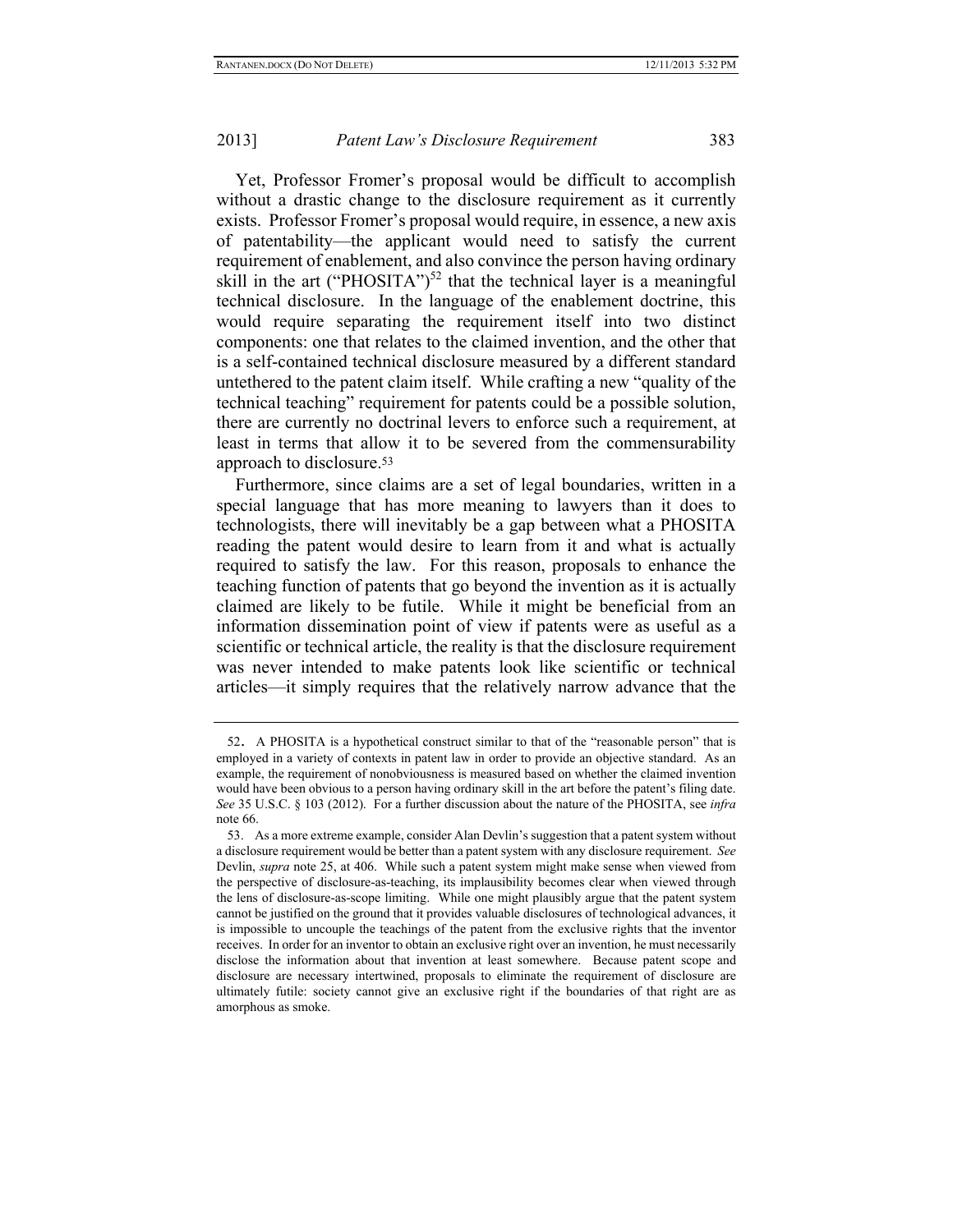inventor is claiming be taught at a level sufficient to practice that advance. This, alone, is always likely to place an outer boundary on the teaching value of patents.

All is not lost, however. Looking at both sides of the disclosure equation allows for the identification of proposals that are likely to enhance both the teaching and scope limiting functions of the requirement, thus resulting in generally higher quality disclosures. Seen through the dual teaching-scope limiting lens, proposals such as Professor Lefstin's suggestion that patent applicants be obligated to provide definitional information would enhance both the teaching and commensurability functions of the patent disclosure requirement.54 This requirement enhances the claim scope purpose of the disclosure requirement because it "not only anchors the patent right at a particular level of generality but also serves to more precisely define the boundaries of the patent."55 But an obligation to provide definitional information carries a benefit from a teaching perspective as well: satisfying the requirement can necessitate identifying additional representative members of that genus or properties that are common to the genus.<sup>56</sup> This

<sup>54.</sup> While including definitional information and examples in patents is a best practice for patent drafters, those definitions are typically deliberately crafted so as to be non-limiting. Lefstin's proposal goes further: it takes the definitions and examples and other information provided in the specification and uses them to anchor inventors to a particular level within the hierarchy of definitional genera. Lefstin, *supra* not[e 24,](#page-8-1) at 1212. The drafter's choice of non-limiting language thus becomes irrelevant; the information that is actually provided is what becomes important.

<sup>55.</sup> *Id.* at 1219.

<sup>56.</sup> Consol. Elec. Light Co. v. McKeesport Light Co., 159 U.S. 465 (1895) (*The Incandescent Lamp Patent Case*), provides a classic example of how definitional information of the type Lefstin discussed can both enhance the technical teaching of the patent disclosure and fulfill a scope constraining function. In holding Sawyer and Man's patent invalid, the Court commented:

If, as before observed, there were some general quality, running through the whole fibrous and textile kingdom, which distinguished it from every other, and gave it a peculiar fitness for the particular purpose, the man who discovered such quality might justly be entitled to a patent; but that is not the case here. An examination of materials of this class carried on for months revealed nothing that seemed to be adapted to the purpose, and even the carbonized paper and wood carbons specified in the patent, experiments with which first suggested their incorporation therein, were found to be so inferior to the bamboo, afterwards discovered by Edison, that the complainant was forced to abandon its patent in that particular, and take up with the material discovered by its rival.

*Id.* at 475–76. If Sawyer and Man had provided the definitional information ("some general quality, running through the whole fibrous and textile kingdom, which distinguished it from every other and gave it a peculiar fitness for the particular purpose"), they not only would have been entitled to a broader claim scope but would have provided a greater teaching that would have allowed persons of skill in the art to avoid the costs discussed in the remainder of the passage. *Id.* Because they did not, the Court declined to hold the broad claims valid. *Id.*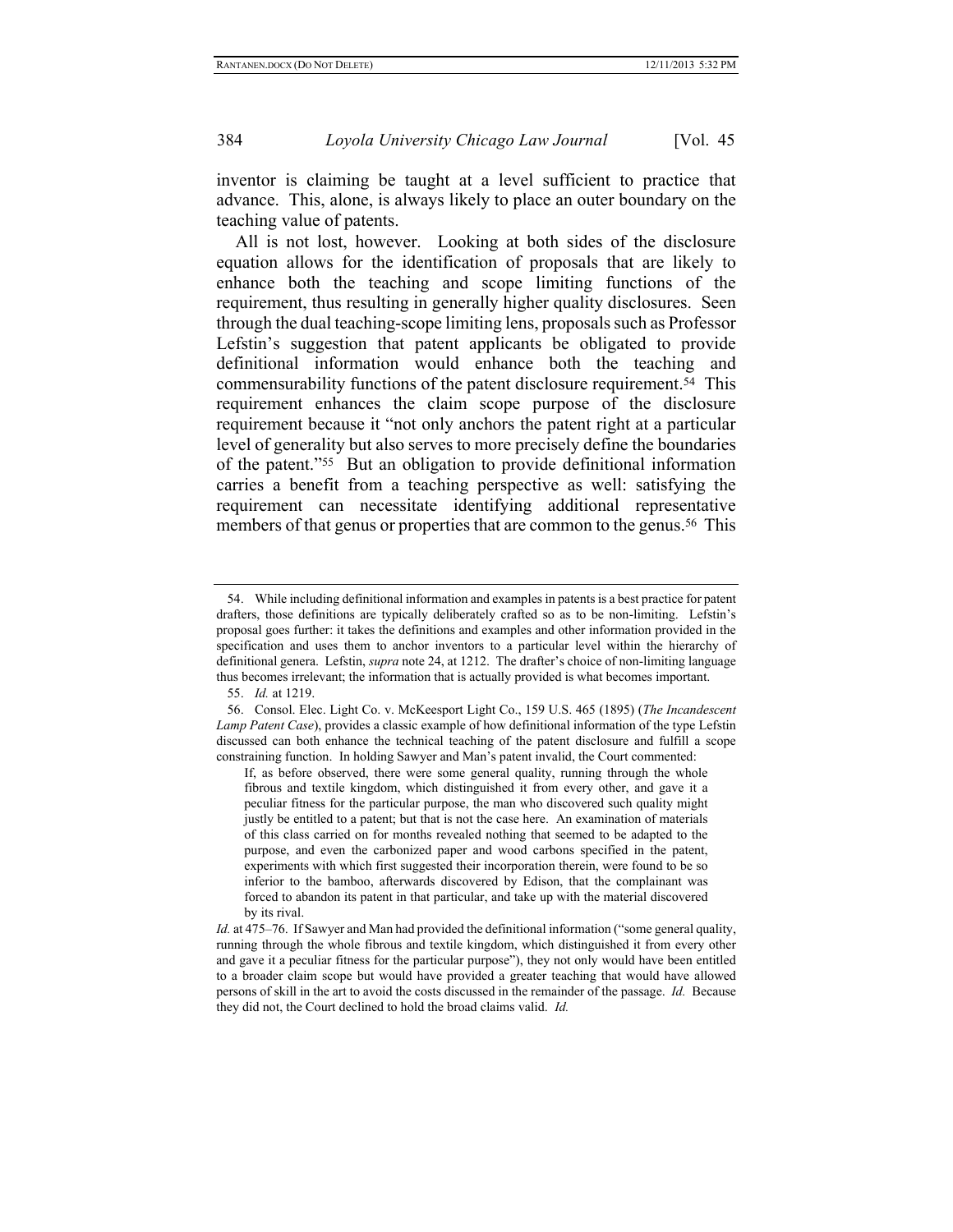information can then be used by other persons of skill in the art in their own technological and scientific endeavors.

Another possibility would be to mandate improvements to the communicatory content required of patent documents; in other words, to require the authors of those documents to write more clearly. Consider the use of "patentese," the "specialized language that patents are written in."57 It is neither proper English nor technical language; it consists of indeterminate and deliberately confusing language chosen in order to maximize potential claim scope by characterizing the invention in broad terms and avoid being pinned down.<sup>58</sup> While some instances of patentese may actually involve a specific and widely accepted meaning among attorneys, <sup>59</sup> which at least means that *someone* can understand what is being said, many others use deliberately ambiguous words at whose meaning one can only weakly flail.<sup>60</sup>

Professor Seymore proposes stripping away the patentese from patents, although his proposal to achieve that goal—imposing a working example requirement—seeks to accomplish this via an indirect route.<sup>61</sup> There is room to approach the problem of patentese more directly by directly disincentivizing its use, either through a presumption that

<sup>57.</sup> *Teaching Function*, *supra* note [25,](#page-8-0) at 633–34. In this context, this Essay refers to "patentese" as the jargon and wiggle-words that patent drafters use when drafting specifications and claims rather than terms in substantive patent law (such as "written description" and "PHOSITA," terms used to refer to aspects of patent law doctrine). For a discussion of the latter, see Jed S. Rakoff, *Down With Patentese*, 21 FORDHAM INTELL. PROP. MEDIA & ENT. L.J. 839 (2011).

<sup>58.</sup> *See Teaching Function*, *supra* not[e 25,](#page-8-0) at 633–38 (describing patentese).

<sup>59.</sup> In many instances, patentese can have a specific meaning for patent attorneys; the terms "consisting of" and "comprising" are classic terms of art in patent law. *See* PATENT EXAMINING PROCEDURE, *supra* not[e 13,](#page-5-0) § 2111.03, at 2100–45 to 2100–47. Given that the intended audience for the technical disclosures of patents consists of persons of skill in the art, however, we ought not to be asking whether the terminology used in patents has a special meaning known only to patent agents and attorneys, but whether it has any meaning to those of skill in the art.

<sup>60.</sup> Terms such as "substantially" are prime examples. *See, e.g.*, Aventis Pharm. Inc. v. Amino Chems. Ltd., 715 F.3d 1363, 1374 (7th Cir. 2013) (construing "substantially pure" to have different meanings in different claims).One infamous example of a patent that uses patentese to obscure a simple concept is U.S. Patent No. 6,799,399 (filed Nov. 25, 2002) (burial structure for the interment of human remains and significant memorabilia). Professor Seymore provides other examples of patentese in *Teaching Function*, *supra* note [25,](#page-8-0) at 633–38. As Federal Circuit judges have themselves recognized, the use of patentese is often a deliberate drafting tactic. *See* Enzo Biochem, Inc. v. Applera Corp., 605 F.3d 1347, 1348 n.2 (Fed. Cir. 2010) ("Broad, to the point of inherently ambiguous, claim drafting is not just a matter of poor drafting skills on the part of some lawyers who prosecute patent applications. On the contrary, the art of broad claim drafting is a prized talent  $\ldots$ .").

<sup>61.</sup> *See Teaching Function*, *supra* not[e 25,](#page-8-0) at 641. While I agree with Professor Seymore that the use of real examples is one of the best ways to teach a subject, there is room for the law to go further in requiring clarity in terms of patent document writing.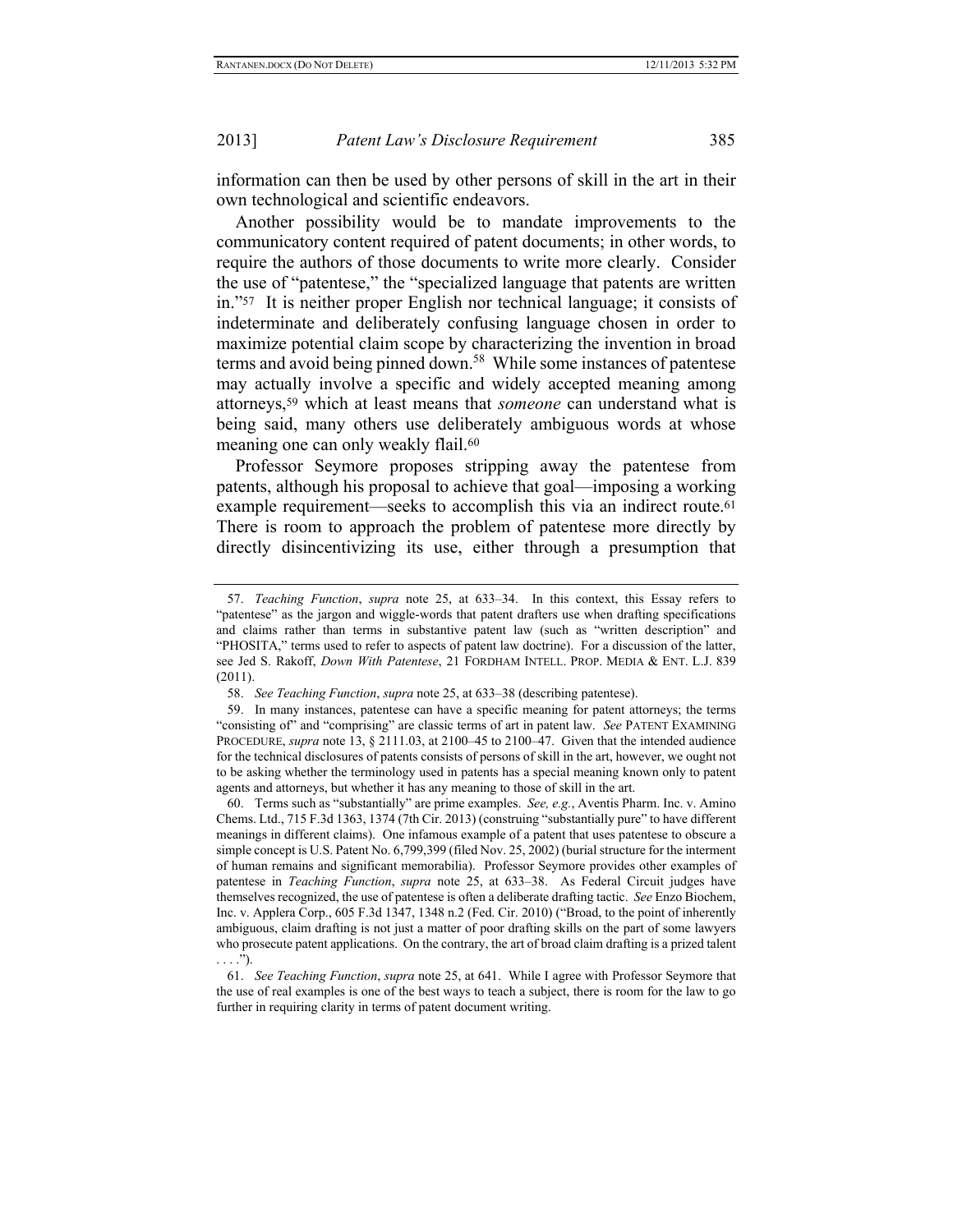patentese cannot satisfy the disclosure requirement<sup>62</sup> or more directly by concluding that patentese does not constitute a meaningful technical disclosure. Judges and juries are smart enough to recognize many instances of meaningless techno-legal-babble.63 The same applies to poor writing or ineffective examples—if no reader can reasonably understand the patent or claims, courts should not try to over-read the written material.64 Not everything that is written down is necessarily right, useful, or comprehensible.<sup>65</sup>

Another area for improving patent disclosures would be to look outside the patent document itself to the purported audience of the disclosure: the person having ordinary skill in the art to which the patent pertains.

<span id="page-18-0"></span>Currently, the law engages in some fiction when it comes to dealing with PHOSITAs.<sup>66</sup> It pretends that not only is the person having ordinary skill in the art knowledgeable about the relevant technical matters, but that she also understands a fair bit about the law and the way the law intersects with that technological knowledge. Claim construction illustrates this dimension of how the law treats the PHOSITA: claims are

64. Indeed, patents are sometimes treated as if they were divine texts whose underlying truth *must* be present even if it is elusive rather than documents crafted by humans who seek to maximize their business advantages by deliberately using wiggle words. *Cf.* Biosig Instruments, Inc. v. Nautilus, Inc., 715 F.3d 891, 898 (Fed. Cir. 2013) ("A claim is indefinite only when it is 'not amenable to construction' or 'insolubly ambiguous.'" (citing Datamize, LLC v. Plumtree Software, Inc*.*, 417 F.3d 1342, 1347 (Fed. Cir. 2005))).

65. Along those lines, we might also consider eliminating the single sentence rule for claims, a stricture that has led to many an absurd and Faulkneresque claim.

66. The law actually engages in a lot of fiction when it comes to the PHOSITA—which it generally treats as a hypothetical person. For example, for purposes of obviousness, the PHOSITA is envisioned as having all the world's prior art references available on his desk, even if they are secret. *See* Daralyn J. Durie & Mark A. Lemley, *A Realistic Approach to the Obviousness of Inventions*, 50 WM. & MARY L.REV. 989, 993 (2008) ("[T]he PHOSITA is presumed to be familiar with all of the art in the area of his or her field, even if that art was secret and would not in fact have been known."). But here, I am discussing one specific fiction, that of the PHOSITA's legal understanding. For sources discussing the concept of the PHOSITA, see Jonathan J. Darrow, *The Neglected Dimension of Patent Law's PHOSITA Standard*, 23 HARV. J.L. & TECH. 227 (2009); Rebecca S. Eisenberg, *Obvious to Whom? Evaluating Inventions from the Perspective of PHOSITA*, 19 BERKELEY TECH. L.J. 885 (2004); Janis & Holbrook, *supra* not[e 2;](#page-2-0) Joseph P. Meara, *Just Who Is the Person Having Ordinary Skill in the Art? Patent Law's Mysterious Personage*, 77 WASH. L. REV. 267 (2002); John O. Tresansky, *PHOSITA—The Ubiquitous and Enigmatic Person in Patent Law*, 73 J. PAT. & TRADEMARK OFF. SOC'Y 37, 37–38 (1991).

<sup>62.</sup> This Essay borrows the idea of using presumptions in the disclosure context from Professor Holbrook, who addresses the subject in more detail in *Patents, Presumptions, and Public Notice*, *supra* not[e 33,](#page-9-0) at 779–80, 784, 823–24. As I envision the presumption here, it could also apply at the examination level.

<sup>63.</sup> One critique of this proposal that Sean Tu raised is that it may be difficult to distinguish between "patentese" and legitimate attempts to explain new concepts. There may be difficult cases, but when viewed from the perspective of a PHOSITA, there are also many instances where it is not a close call.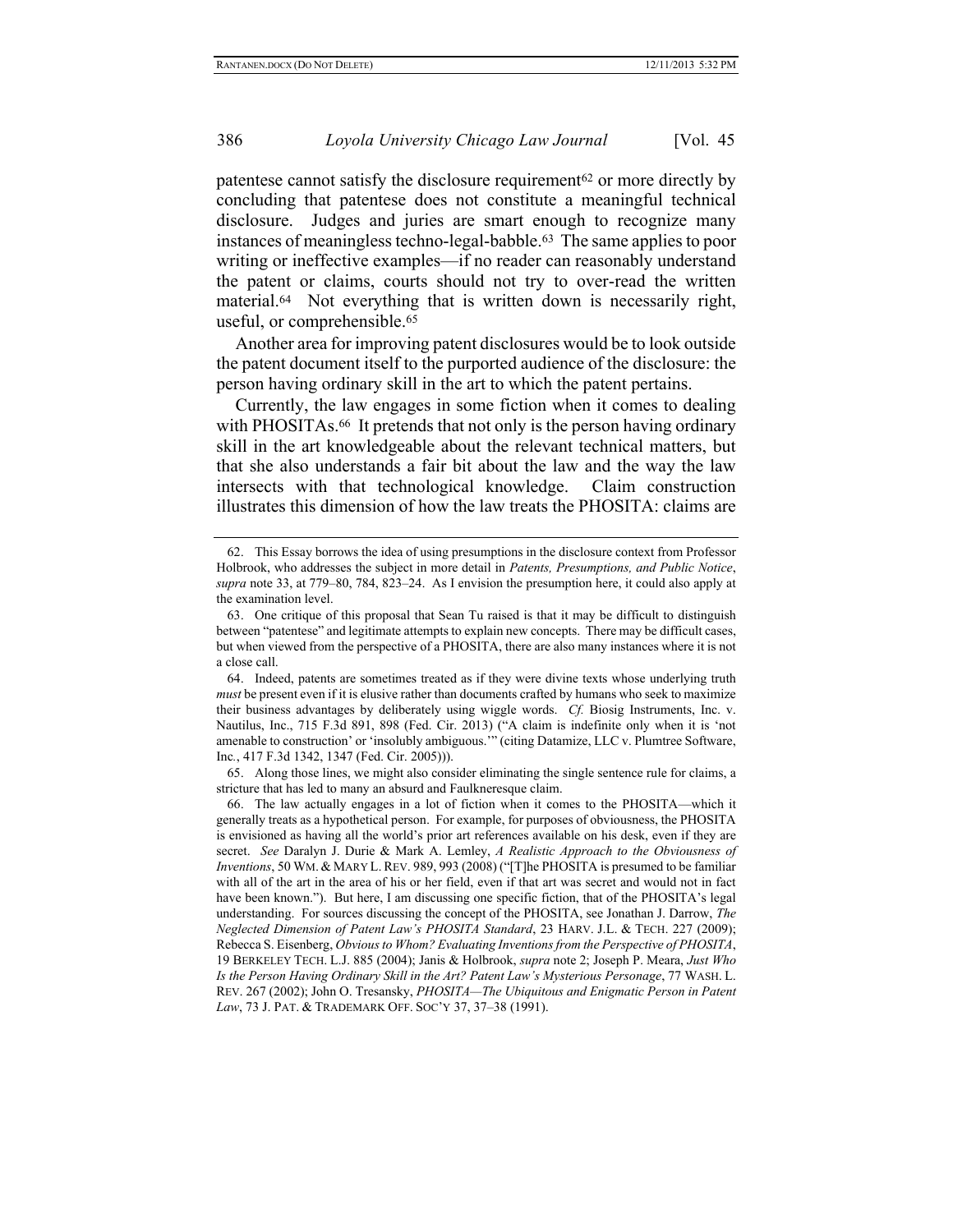to be interpreted from the perspective of a person of skill in the art,<sup>67</sup> but at the same time, various legal rules and canons affect that meaning.<sup>68</sup> The doctrine of claim differentiation is a term that possesses substantial meaning for a patent lawyer,<sup>69</sup> but probably much less so for a scientist or engineer. Yet the law assumes that a PHOSITA, too, is aware of that meaning as she interprets the patent claims.

This example can be carried through to the contents of the patent's technical disclosure. The law assumes that PHOSITAs understand not just the technical terminology of the patent, but also patent law's operation and terminology. The approach discussed above of enforcing an enablement requirement that penalizes the use of patentese or other terminology unfamiliar to a PHOSITA could be supported from this perspective as well.

An alternative approach would be to teach actual persons having ordinary skill in the art a bit about how the law works. This suggestion is based on the idea that inventors and others practicing in the art would be well served by a better grasp of the way that patents actually work from a legal perspective.70 Perhaps the reality should come to match the fiction when dealing with issues such as the contents of the patent's disclosure or the scope of claims. For example, issues such as the narrowing effect of definitional language produce consternation because, as others have pointed out, no matter how high the PHOSITA's technical expertise, she will simply not be able to resolve issues of legal or linguistic scope.71 The fiction then is that courts presume that the

71. *See* John M. Golden, *Construing Patent Claims According to Their "Interpretive* 

<sup>67.</sup> Phillips v. AWH Corp., 415 F.3d 1303, 1312–13 (Fed. Cir. 2005) (en banc) ('"It is the person of ordinary skill in the field of the invention through whose eyes the claims are construed."' (quoting Multiform Desiccants, Inc. v. Medzam, Ltd., 133 F.3d 1473, 1477 (Fed.Cir.1998))); *see also* Janis & Holbrook, *supra* not[e 2,](#page-2-0) at 99.

<sup>68.</sup> *See* NARD, *supra* not[e 22,](#page-7-1) at 75 (describing canons of claim construction); *see also* ROBERT P. MERGES, PETER S. MENELL & MARK A. LEMLEY, INTELLECTUAL PROPERTY IN THE NEW TECHNOLOGICAL AGE 313–22 (6th ed. 2012) (describing additional canons of claim construction); Timothy Holbrook, *Substantive versus Process-Based Formalism in Claim Construction*, 9 LEWIS & CLARK L. REV. 123, 133–46 (2005) (discussing Federal Circuit claim construction formalism).

<sup>69.</sup> Claim differentiation refers to the concept that "the presence of a dependent claim that adds a particular limitation raises a presumption that the limitation in question is not found in the independent claim." Liebel-Flarsheim Co. v. Medrad, Inc., 358 F.3d 898, 910 (Fed. Cir. 2004). It is simply a presumption, however, and can be overcome by other patent law doctrines such as prosecution history disclaimer. *See* Biogen Idec, Inc. v. GlaxoSmithKline LLC, 713 F.3d 1090, 1097 (Fed. Cir. 2013) ("[T]his is a case where prosecution history disclaimer overcomes the presumption of the plain and ordinary meaning as we concluded above.").

<sup>70.</sup> For a strong example of this how disagreement between those knowledgeable about both law and science and those primarily knowledgeable about science can manifest, see Sean Tu et al., Letter to the Editor, *Legal Analysis of Patent Claims is Required to Determine Pervasiveness of Gene Patents*, GENOME MED. (forthcoming) (draft on file with author).